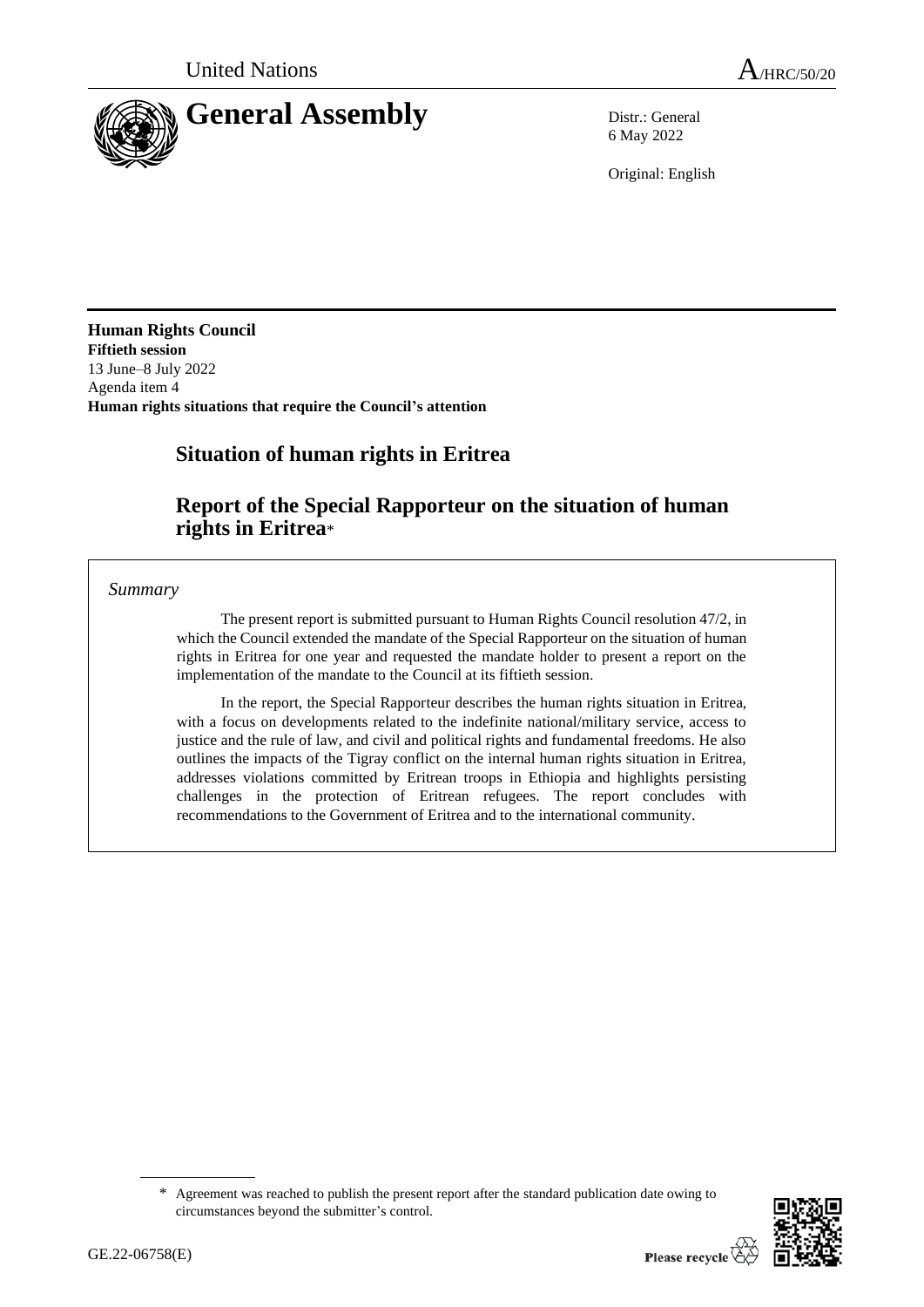# **I. Introduction**

1. The present report is submitted pursuant to Human Rights Council resolution 47/2, in which the Council extended the mandate of the Special Rapporteur on the situation of human rights in Eritrea for one year and requested the mandate holder to present a report on the implementation of the mandate to the Council at its fiftieth session. The report covers the period from 29 April 2021 to 22 April 2022.

2. During the reporting period, no tangible progress was made towards solving the ongoing human rights crisis in the country. In fact, the Special Rapporteur has observed a deterioration in the situation in a number of areas. The Eritrean armed forces continued to be involved in serious human rights and humanitarian law violations in the Tigray Region of Ethiopia. The involvement of Eritrea in the war in Ethiopia has also compounded the severe human rights challenges Eritrea faces and reinforced pre-existing patterns of violations.

3. The present report focuses on recent developments on central human rights issues, including the indefinite national/military service, the rule of law, conditions of detention, civil and political rights, violations committed by Eritrean troops in the context of the conflict in Ethiopia and the situation of Eritrean refugees. In his report, the Special Rapporteur details the activities carried out by the mandate, provides an overview of the human rights situation in the country and proposes recommendations to the Government of Eritrea and to the international community.

4. In the report, the Special Rapporteur also considers the level of implementation by Eritrea of the recommendations of human rights mechanisms in the aforementioned areas. He notes that the recommendations of the various human rights mechanisms, including his mandate, the commission of inquiry on human rights in Eritrea and the universal periodic review process, are consistent and reinforce and complement each other.

# **II. Methodology**

5. Owing to the lack of cooperation of the Government of Eritrea, the Special Rapporteur could not conduct a visit to the country to gather first-hand information or exchange with the authorities on the human rights challenges facing the country.

6. The report is based on information gathered and analysed by the Special Rapporteur, including on the basis of remote monitoring; interviews with victims, relatives and witnesses; and information provided by United Nations agencies and other international organizations, members of the diplomatic corps, government agencies and ministries in various countries, experts, academics and civil society and diaspora organizations. The Special Rapporteur refers to official information and data whenever available.

7. The findings presented in the report have been documented and corroborated in strict compliance with the Code of Conduct for Special Procedures Mandate Holders of the Human Rights Council and the Manual of Operations for Special Procedure Mandate Holders. The Special Rapporteur exercised due diligence in assessing the reliability of sources, crosschecked and verified the information to determine its validity and carried out an independent and impartial analysis of the evidence collected. The Special Rapporteur sought informed consent from interviewees and took appropriate measures to ensure confidentiality, including the careful selection of the information to be disclosed in order to protect victims and witnesses. A draft report was shared with the Government of Eritrea in order to provide it with an opportunity to comment on the observations and findings of the Special Rapporteur.

## **III. Activities**

8. The Special Rapporteur visited Italy and the Netherlands in December 2021, and Norway and Sweden in March 2022. During the visits, he met with a broad range of stakeholders to discuss the human rights situation in Eritrea and the protection of refugees. The Special Rapporteur expresses his sincere appreciation to the Governments of Italy, the Netherlands, Norway and Sweden for the cooperation and support provided.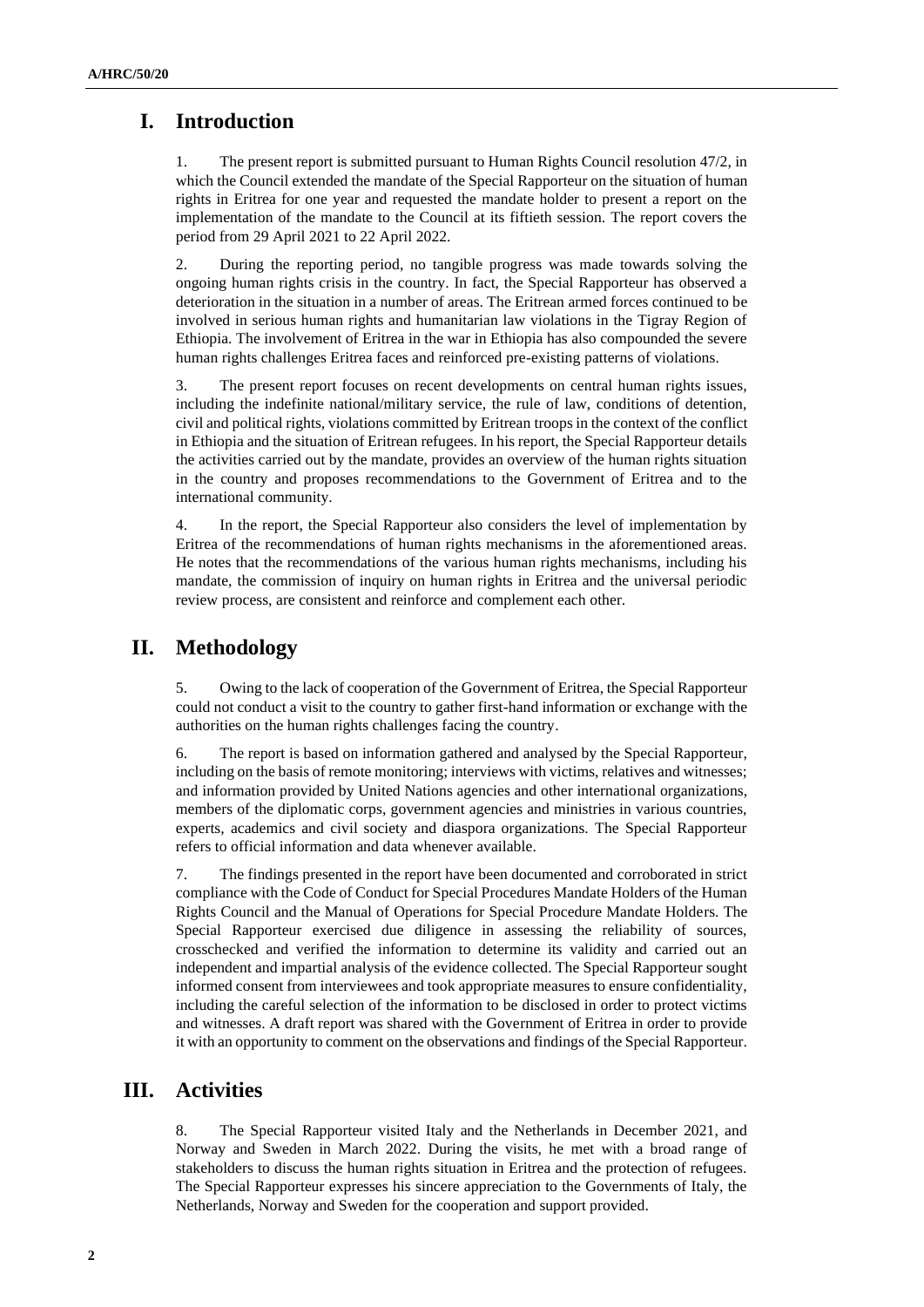9. In September 2021, the Special Rapporteur participated in an interactive dialogue of the Third Committee held during the seventy-sixth session of the General Assembly. In March 2022, he provided an oral update to the Human Rights Council at its forty-ninth session during an interactive dialogue. Due to the coronavirus disease (COVID-19) pandemic, the Special Rapporteur participated in the Council and General Assembly sessions via videoconference.

10. During the reporting period, the Special Rapporteur held numerous meetings with victims' groups, members of the Eritrean diaspora, civil society organizations, members of the diplomatic corps, public officials representing a variety of government institutions, parliamentarians from several national assemblies and representatives of United Nations agencies and other international organizations. The Special Rapporteur continued to advocate for concrete actions to support the advancement of human rights in Eritrea and the protection of Eritrean refugees and asylum seekers globally. He thanks all those who took the time to meet with him and praises their courage and tireless efforts to improve the human rights situation in Eritrea.

11. The requests of the Special Rapporteur to meet with representatives of the Government of Eritrea and to visit the country remain unanswered. On 29 July 2021, the Special Rapporteur also submitted requests to the Governments of Ethiopia and the Sudan to conduct visits to collect information about the situation of Eritrean refugees and discuss issues relevant to his mandate with, among others, government officials, representatives of the Government of Eritrea in Khartoum and Addis Ababa, and representatives of the African Union. The Governments of Ethiopia and the Sudan have yet to provide an official response.

## **IV. Cooperation and engagement with international and regional human rights mechanisms**

12. The Special Rapporteur welcomes the adoption of a new United Nations Sustainable Development Cooperation Framework for Eritrea with a focus on economic, social, cultural and environmental rights. The Cooperation Framework was launched during a high-level visit by United Nations Regional Directors in January 2022. The authorities also invited the Office of the United Nations High Commissioner for Human Rights (OHCHR) to conduct a technical visit in May 2022. While the Special Rapporteur welcomes this renewed cooperation with some agencies and mechanisms of the United Nations system, he stresses that these efforts must be accompanied by tangible improvements in the enjoyment of human rights by Eritreans. The Special Rapporteur emphasizes that fundamental human rights are a prerequisite for economic and social development. As outlined throughout the present report, urgent action is required to address the long-standing and widespread human rights violations in Eritrea.

13. In October 2021, Eritrea was re-elected to serve on the Human Rights Council for the period 2022–2024. The Special Rapporteur notes that, during the reporting period, Eritrea used its Council membership to oppose international scrutiny over violations in the Tigray Region of Ethiopia. In July 2021, Eritrea opposed a Council resolution calling for the withdrawal of Eritrean troops and, in December 2021, it voted against the establishment of an international commission of experts to investigate allegations of human rights and humanitarian law violations in Ethiopia committed by all parties to the conflict.

14. The engagement of Eritrea with the United Nations human rights mechanisms remains limited. While Eritrea actively participated in a third cycle universal periodic review in 2019, the ensuing recommendations, including those accepted by Eritrea, <sup>1</sup> remain largely unimplemented. Most of the recommendations issued by other human rights mechanisms, including by the Human Rights Committee in March 2019 and by the Committee on the Elimination of Discrimination against Women in February 2020, are also yet to be

<sup>&</sup>lt;sup>1</sup> Eritrea accepted 131 of the 261 recommendations from the third cycle. A full list of recommendations is available from [https://www.ohchr.org/en/hr-bodies/upr/er-index.](https://www.ohchr.org/en/hr-bodies/upr/er-index)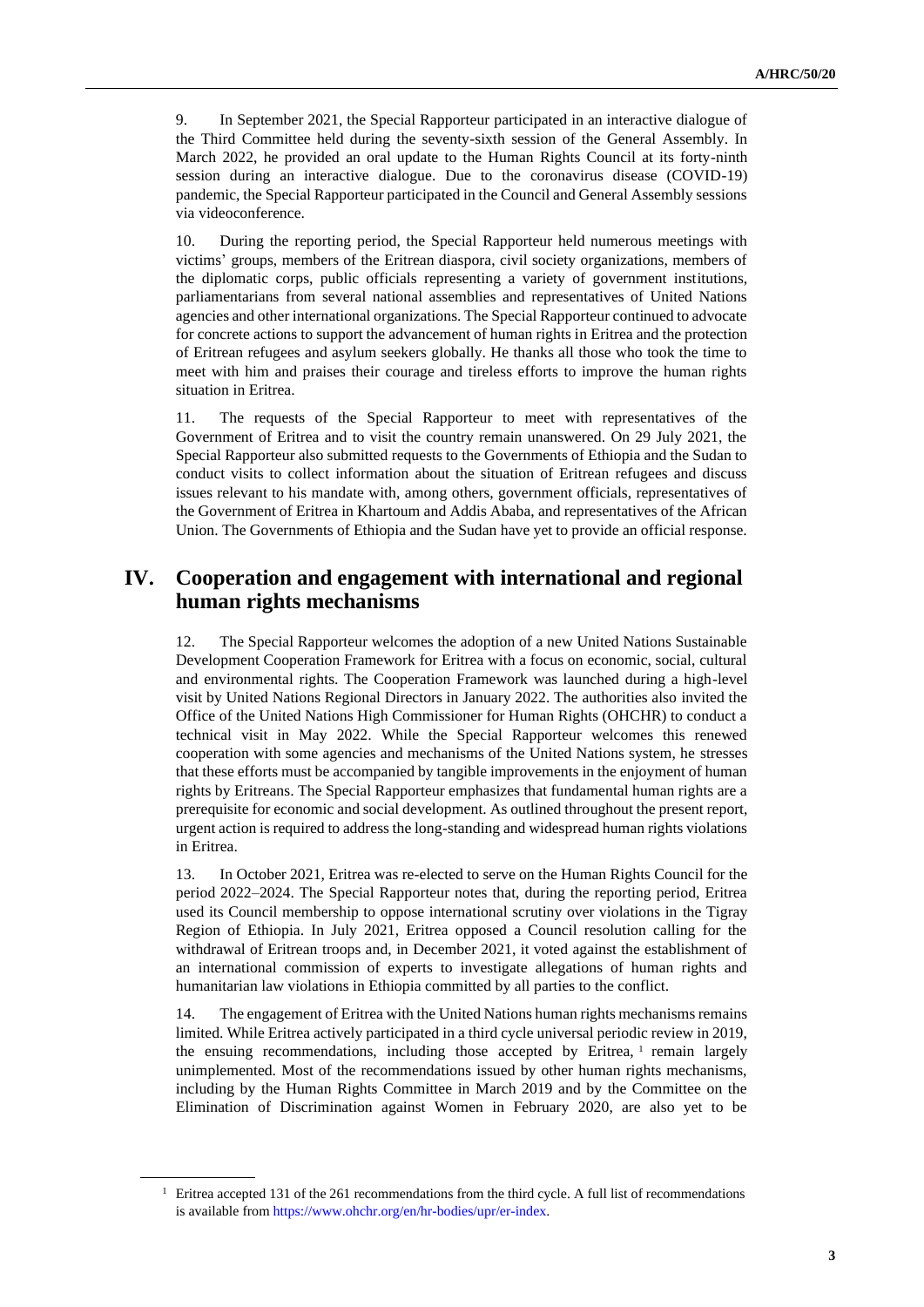implemented. As of April 2022, Eritrea had not acceded to three core international human rights treaties, and seven optional protocols.<sup>2</sup>

15. The Special Rapporteur highlights that, as a member of the Human Rights Council, Eritrea should uphold the highest standards in the promotion and protection of human rights, and fully cooperate with the Council, including with its special procedures. He encourages Eritrea to strengthen cooperation and engage in meaningful exchange with the special procedure mandate holders. He also urges the Government to cooperate with the African Commission on Human and Peoples' Rights, and to comply with its decisions regarding the incommunicado detentions of Eritrean journalists and members of the political opposition.<sup>3</sup>

16. The Special Rapporteur regrets that the Government of Eritrea continues to oppose his mandate, and that he has not yet had the opportunity to visit the country or meet with the authorities. In such circumstances, public claims made by the Government regarding its adherence to human rights norms cannot be reliably verified. The Special Rapporteur hopes that the Government will revisit its current position, initiate dialogue with his mandate and invite him to the country, so that he may observe the situation first-hand and engage with relevant counterparts on the significant human rights challenges facing Eritrea in a constructive and objective manner. The Special Rapporteur will continue to seek opportunities for engagement with the Government of Eritrea.

## **V. Regional developments**

17. During the reporting period, Eritrean forces remained implicated in serious human rights and humanitarian law violations in the Tigray Region of Ethiopia.<sup>4</sup> After Ethiopia announced the withdrawal of Eritrean forces from Tigray in June 2021, Eritrean troops reentered the region in August and took positions in northern and western Tigray. The Special Rapporteur continued to receive numerous allegations regarding attacks and killings of civilians, rape, the round up and arbitrary detention of hundreds of Tigrayan civilians, pillage, the abduction and forced return of Eritrean refugees and the blockage of humanitarian assistance.

18. Evidence implicating Eritrean forces in perpetrating human rights violations in Tigray has continued to mount. A joint investigation by the Ethiopian Human Rights Commission and OHCHR found in November 2021 that there were "reasonable grounds" to believe that all parties to the conflict in Ethiopia, including Eritrea, had committed human rights violations, some of which might amount to war crimes and crimes against humanity<sup>5</sup>. In April 2022, Human Rights Watch and Amnesty International published a joint report linking Eritrean forces to mass round-ups of Tigrayan civilians, arbitrary arrests, sexual violence and looting of civilian property.<sup>6</sup>

19. The Special Rapporteur is deeply concerned about the role of Eritrean forces in the obstruction of humanitarian assistance. The main routes into Tigray have been blocked since June 2021, when Tigrayan forces regained control of most of the region, and hostilities spread

<sup>2</sup> Eritrea has yet to ratify the International Convention for the Protection of All Persons from Enforced Disappearance; the International Convention on the Protection of the Rights of All Migrant Workers and Members of Their Families; the Convention on the Rights of Persons with Disabilities and its Optional Protocol; the Optional Protocol to the International Covenant on Economic, Social and Cultural Rights; the Optional Protocol to the Convention on the Elimination of All Forms of Discrimination against Women; the Optional Protocol to the Convention against Torture and Other Cruel, Inhuman or Degrading Treatment; the Optional Protocol to the Convention on the Rights of the Child on a communications procedure; and the two optional protocols to the International Covenant on Civil and Political Rights.

<sup>3</sup> *Zegveld and Ephrem v. Eritrea*, communication No. 250/02, decision, November 2003; *Article 19 v. Eritrea*, communication No. 275/2003, decision, May 2007; and *Isaak v. Eritrea*, communication No. 428/12, decision, February 2016.

<sup>4</sup> [A/HRC/47/21,](http://undocs.org/en/A/HRC/47/21) paras. 14–21.

<sup>5</sup> Available a[t https://digitallibrary.un.org/record/3947207?ln=en.](https://digitallibrary.un.org/record/3947207?ln=en)

<sup>6</sup> Available a[t https://www.hrw.org/report/2022/04/06/we-will-erase-you-land/crimes-against](https://www.hrw.org/report/2022/04/06/we-will-erase-you-land/crimes-against-humanity-and-ethnic-cleansing-ethiopias)[humanity-and-ethnic-cleansing-ethiopias.](https://www.hrw.org/report/2022/04/06/we-will-erase-you-land/crimes-against-humanity-and-ethnic-cleansing-ethiopias)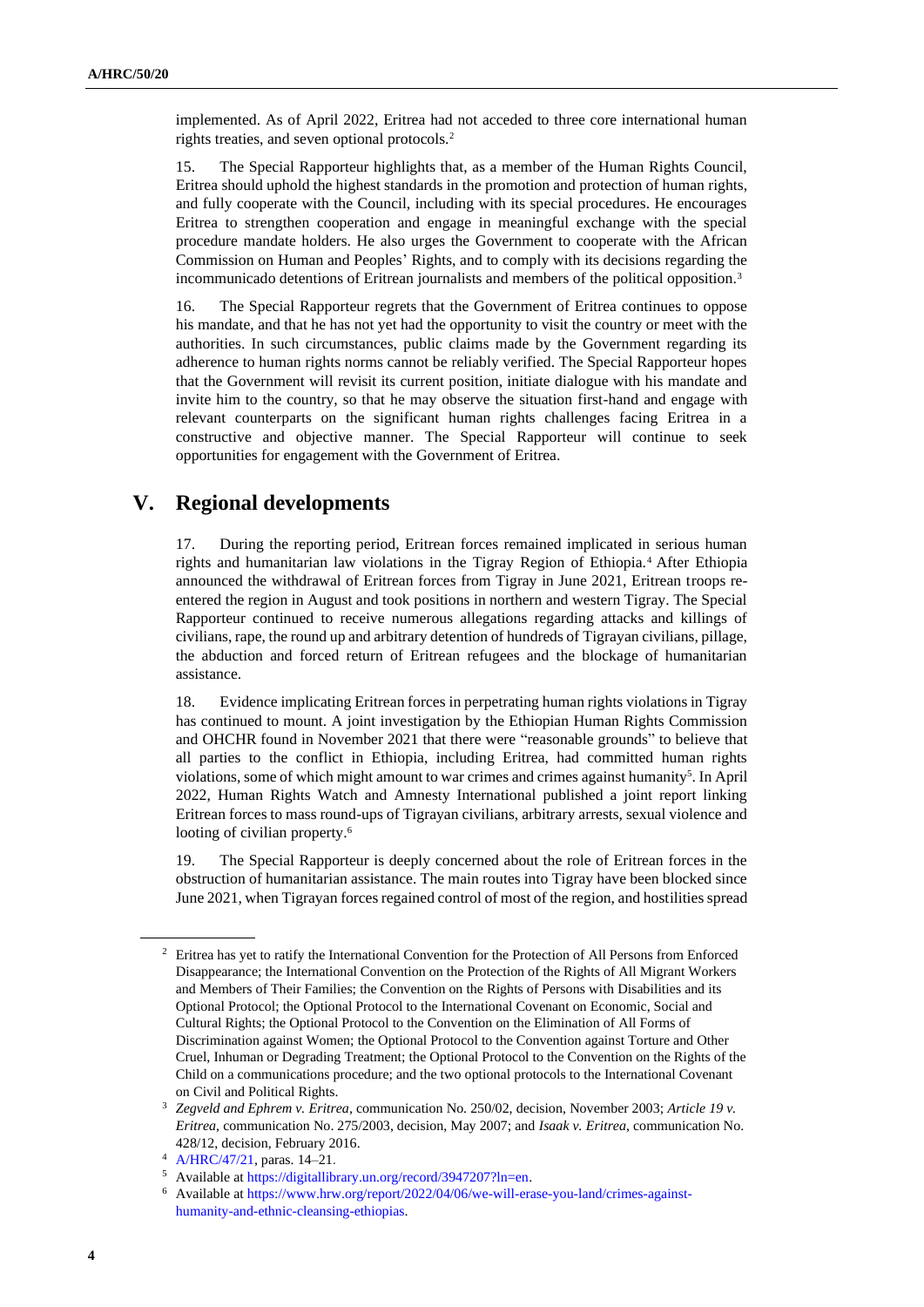to the northern and eastern regions of Amhara and Afar. Transporting food and supplies into Tigray was increasingly difficult from June onwards due to continued fighting, looting of humanitarian supplies, lack of fuel and, crucially, a lack of cooperation and obstruction by the warring parties. Ethiopian National Defence Forces and allied forces, including Eritrean forces, reportedly halted humanitarian convoys and commandeered cargo. In November 2021, regional authorities in Afar detained 72 drivers of trucks carrying humanitarian assistance. Since July, Eritrean forces have strategically occupied positions in western Tigray, effectively blocking access routes from the Sudan. As a result, as of 30 November 2021 the United Nations estimated that only 12 per cent of the relief supplies required had managed to reach the region. The situation severely deteriorated in early 2022, when humanitarian actors had no road access to the region for over three months. The Special Rapporteur welcomes the declaration of a humanitarian truce by the Ethiopian Government on 24 March 2022. However, he notes that as of 21 April only 70 trucks containing food and humanitarian supplies had reached the region, a small fraction of the assistance required.

20. In November and August 2021, the United States of America imposed sanctions against the Eritrean Defence Forces, the People's Front for Democracy and Justice, two government-owned entities and three high-profile individuals. <sup>7</sup> The Special Rapporteur welcomes the issuance of targeted sanctions against specific individuals and institutions for their involvement in human rights violations, including for their role in the ongoing human rights crisis and military conflict in northern Ethiopia.

### **VI. The national/military service**

21. No measures have been taken to reform the national service, as recommended by international human rights mechanisms, including the Human Rights Committee, the Committee on the Rights of the Child, the Committee on the Elimination of Discrimination against Women, the commission of inquiry on human rights in Eritrea and the Special Rapporteur on the situation of human rights in Eritrea. <sup>8</sup> While Eritrea received 21 recommendations regarding the national service during its third cycle universal periodic review in 2019, they were not accepted by the Government.

22. The indefinite national/military service remains one of the main sources of human rights violations in the country, and the information collected by the Special Rapporteur points to a marked deterioration in the situation. The Special Rapporteur continued to receive reports of grave human rights violations linked to the national/military service, including abusive conditions, severe punishments and inhuman or degrading treatment, sexual harassment and violence against female conscripts, and the use of conscripts in forced labour. The right to conscientious objection is not recognized in Eritrea, and deserters and draft evaders are subjected to severe punishment, including arbitrary detention, torture and inhuman or degrading treatment, and extrajudicial killings.

23. The Government of Eritrea has stated that the national service does not require reform,<sup>9</sup> as the National Service Proclamation stipulates that the programme has a duration of 18 months. However, in practice, since 1998 the authorities have created a permanent state of general mobilization, extending the statutory period indefinitely. The Special Rapporteur heard from relatives of Eritreans who had not been released from conscription for over 20 years. For two decades, the authorities maintained that the "no war, no peace"<sup>10</sup> situation with

<sup>7</sup> In November 2021, the United States sanctioned the Eritrean Defence Forces, the People's Front for Democracy and Justice (the ruling party), Hidri Trust (a holding company for enterprises owned by the People's Front), Red Sea Trading Corporation, Abraha Kassa Nemariam (head of the National Security) and Hagos Ghebrehiwet W Kidan (economic advisor to the People's Front for Democracy and Justice and Chief Executive Officer of the Red Sea Trading Corporation). In August, General Filipos Woldeyohannes, the Chief of Staff of the Eritrean Defence Forces, was also sanctioned.

<sup>8</sup> [CCPR/C/ERI/CO/1,](http://undocs.org/en/CCPR/C/ERI/CO/1) para. 38; [CRC/C/ERI/CO/4,](http://undocs.org/en/CRC/C/ERI/CO/4) para. 48; [CEDAW/C/ERI/CO/6,](http://undocs.org/en/CEDAW/C/ERI/CO/6) paras. 11, 42 and 52; [A/HRC/29/42,](http://undocs.org/en/A/HRC/29/42) paras. 92–93; [A/HRC/32/47,](https://undocs.org/en/A/HRC/32/47) para. 121; an[d A/HRC/47/21,](http://undocs.org/en/A/HRC/47/21) para. 82.

<sup>9</sup> [A/HRC/47/G/19,](http://undocs.org/en/A/HRC/47/G/19) annex, para. 23.

<sup>10</sup> [A/HRC/32/CRP.1,](http://undocs.org/en/A/HRC/32/CRP.1) para. 190. Available from https://www.ohchr.org/en/hr-bodies/hrc/regularsessions/session29/list-reports.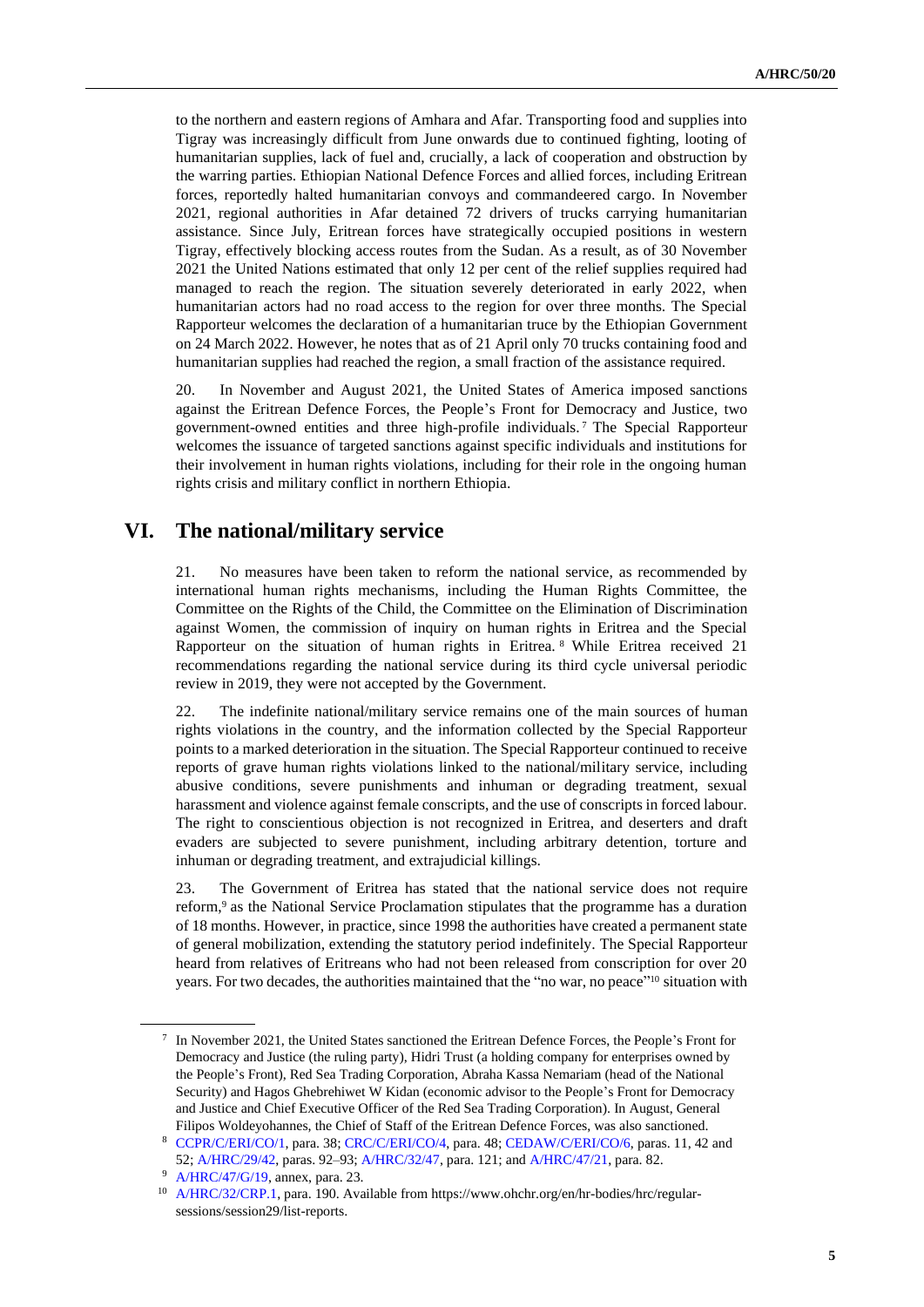Ethiopia justified the high level of militarization of the country and the indefinite extension of the national service.<sup>11</sup> While the 2018 peace agreement with Ethiopia brought hopes for reform of the national service programme, it did not lead to demobilization, and no meaningful changes were ever introduced. Further to the involvement of Eritrean forces in the war in Ethiopia, the Government has dismissed calls to reform the national service and justified indefinite conscription as necessary to defend the country against the Tigray People's Liberation Front.

24. Since November 2020, conscripts have been forced to fight in a gruesome war in the Tigray Region of Ethiopia along with the Ethiopian National Defence Forces and allied militias. The families of those forced to fight in Ethiopia have not received any official information about the whereabouts or the fate of their loved ones. The round-up of individuals for the purpose of military conscription ("giffa" in Tigrinya) has dramatically intensified. The Special Rapporteur received specific information about round-ups in Asmara, Segheneyti, Hebo, Akrur, Adi Kontsi, Degra, Adengefom and Digsa. House-tohouse searches without search warrants were also commonplace. Witnesses reported that the authorities often failed to release individuals in possession of the required documentation proving that they were ineligible or had been discharged from the national service.

25. The Special Rapporteur heard testimonies of persons who had recently visited Eritrea. One of them described the fear during the giffas: "There was nobody in the streets of Asmara. My family members, everyone is scared to go out. They were taking the kids. They go home by home and take everyone, only leaving mothers behind. This is happening in all towns and villages. They pick everyone up in the giffa and then sort them out."

26. Another witness reported that during a giffa, every man in his extended family was rounded up: "In my village, they rounded up everyone, it doesn't matter if you are young or old. They detained all the men in my family. They left the women and children behind, on their own to provide for themselves. After a few days, they released the 70-year-old head of the family. He was the only one left to support the women and children, the rest of my relatives were all sent to Tigray."

27. The Special Rapporteur observed a worsening in previously documented patterns of forced conscription of children. Under the National Service Proclamation only men and women over the age of 18 have a duty to serve in the national service. However, every year thousands of secondary school students, the majority of whom are underage, are required to complete their final year and undergo military training at Sawa military camp. Furthermore, during the reporting period, the Special Rapporteur collected numerous testimonies regarding the rounding up of children, with some witness accounts referring to the conscription of children as young as 14 years old. The parents of children who were rounded up were not informed by the authorities.

28. The Special Rapporteur also received information from multiple and credible sources regarding the deployment of Eritrean children in military combat in Tigray. Most of the children deployed were 16 and 17 years old, and reportedly received limited training, ranging from one to six months of military instruction. According to reports received by the Special Rapporteur, a large number of children were allegedly injured or killed during the early stages of the conflict, and dozens sustained grave injuries causing disabilities.

29. The authorities also filled the ranks of the army with conscripted Eritrean refugees whom the army had kidnapped and forcefully returned from Tigray (see para. 69 below).<sup>12</sup> This includes refugees who were forcefully taken back to Eritrea in November-December 2020, when the Hitsats and Shimelba refugee camps were destroyed. According to witness statements, Eritrean refugees were initially detained while their profiles were assessed by the authorities. Women with young children and older men were released after several days, while an unknown number of single women and men considered to be of fighting age were

<sup>&</sup>lt;sup>11</sup> Ibid., para. 24. On 21 June 2021, the Ministry of Foreign Affairs stated that "when the then [Tigray People's Liberation Front]-led Government of Ethiopia rejected the final and binding arbitral ruling and continued its policies of occupation and hostility, the government had no option but to prolong the National Service."

<sup>&</sup>lt;sup>12</sup> [A/HRC/47/21,](http://undocs.org/en/A/HRC/47/21) paras. 63, 65 and 68.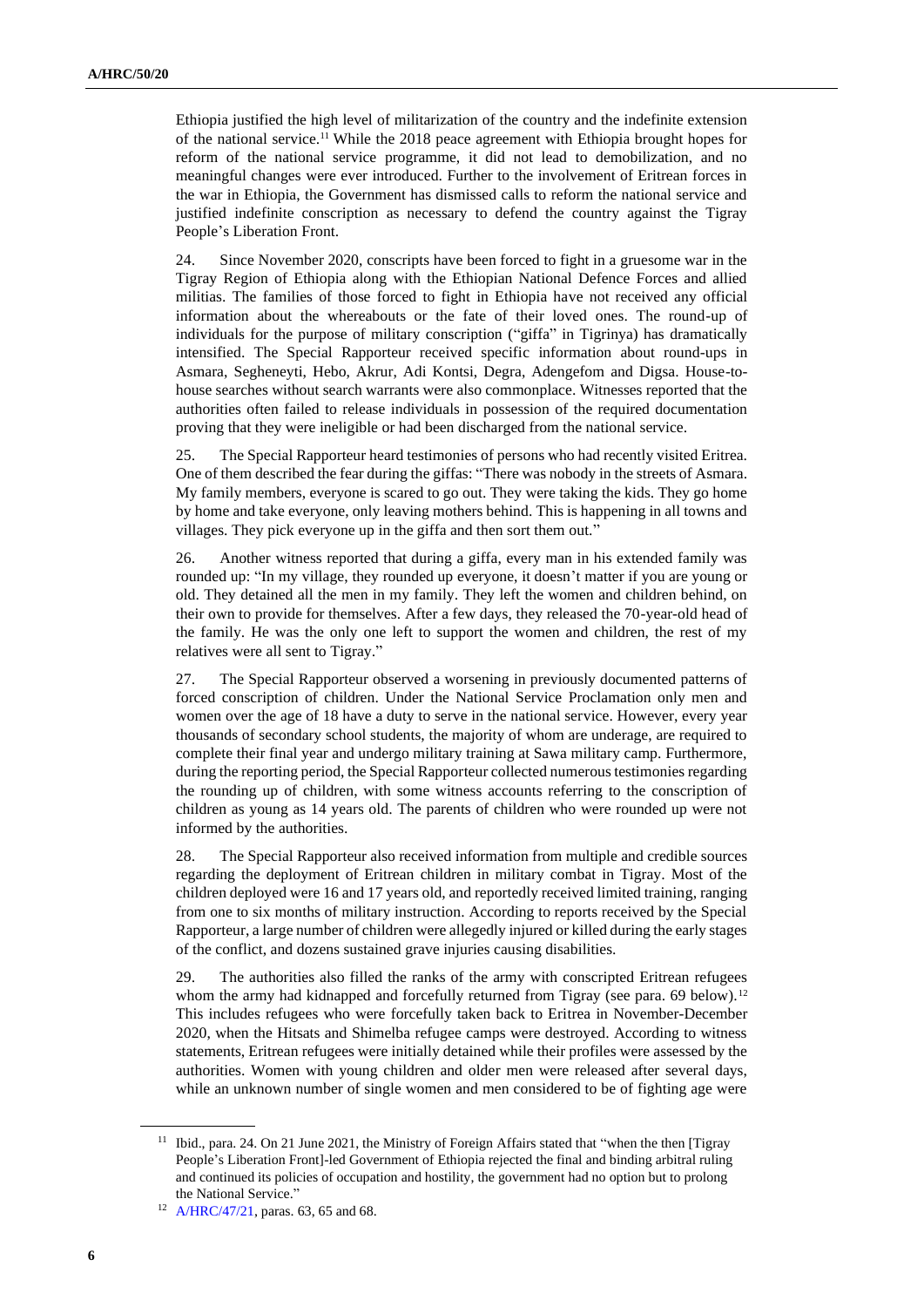allegedly interrogated, kept in detention and forced to go back to fight in Tigray. Newly conscripted refugees were trained together with conscripts rounded up through giffas in training centres such as those in Afabet and Kormenae. They were subsequently deployed to the front.

30. Furthermore, thousands of Eritreans who were undergoing their national service in civil positions have reportedly been redeployed to military functions. Men as old as 70 were also conscripted and forced to undertake policing and security duties while the youth were sent to the frontline.

31. The Special Rapporteur is concerned about the situation of Eritrean conscripts forced to participate in the war in Ethiopia under threat of severe punishment to themselves and their families. As previously documented by the Special Rapporteur and the commission of inquiry on human rights in Eritrea,<sup>13</sup> draft evaders and deserters are routinely punished with arbitrary detention in highly punitive conditions, and often subjected to torture and inhuman or degrading treatment. During the reporting period, the Special Rapporteur heard accounts of extrajudicial killings of conscripted individuals when they tried to escape from Tigray or from training centres in Eritrea. Witnesses reported that specific enforcement units were tasked with the control of conscripts. He also interviewed individuals whose fathers or mothers had been detained after they absconded, to punish them or coerce them into serving in the military. Failure to respond to a conscription notice by a member of the family results in the denial of food coupons for the entire household.

32. The Special Rapporteur emphasizes the profound impact of the indefinite national service on the enjoyment of a broad range of human rights. The programme systematically denies Eritreans the right to decent work, subjecting thousands to a government-sponsored system of forced labour, working for very little pay, without having any choice in their profession or work location, and under the threat of severe punishment. Conscripts are routinely denied permission to visit their families, often for years, gravely infringing on their right to family life. The meagre compensation provided in the national service is not sufficient to sustain the cost of living, let alone to support a family. Access to other rights, such as to food, health and adequate housing, suffers as a result. Eritreans are trapped in cycles of poverty and vulnerability, depending on food coupons and inadequate government services on the one hand, and remittances from relatives in the diaspora on the other.

33. Indefinite conscription has also affected the morale and motivation of young Eritreans and caused a severe brain drain, as professionals and educated Eritreans continue to flee the country. This situation has generated additional challenges for the quality and availability of basic services, including access to health and education.

34. The right to education continued to be severely affected by the requirement to complete the final year of schooling at Sawa military camp to undergo military training. Students at Sawa are under military command and are subjected to harsh punishments, at times amounting to torture and inhuman or degrading treatment. They are put through a regime of strict training and strenuous work. After their training at Sawa, fewer students attain the marks required to progress onto tertiary education each year. As a result, an eversmaller number of students make their way to the country's colleges, and an even smaller number graduate. An increase in the number of giffas over the past year, and the perspective of being sent to the frontline, have also aggravated fears of conscription, with witnesses reporting that children as young as 11 or 12 are dropping out of school and going into hiding.

35. The Special Rapporteur continued to receive allegations of the sexual harassment and assault of young women and girls in the context of the national service. The Government continued to turn a blind eye to the complaints made by women; no individuals have been tried or sentenced for perpetrating sexual violence and abuse in the national service. The Special Rapporteur urges Eritrea to implement the recommendations of the Special Rapporteur, the commission of inquiry on human rights in Eritrea and the Committee on the Elimination of Discrimination against Women in this regard, <sup>14</sup> as well as the

<sup>13</sup> [A/HRC/29/CRP.1,](http://undocs.org/en/A/HRC/29/CRP.1) paras. 1241–1244.

<sup>14</sup> [A/HRC/35/39,](http://undocs.org/en/A/HRC/35/39) paras. 62 and 78; [A/HRC/47/21,](http://undocs.org/en/A/HRC/47/21) paras. 81 and 84; [A/HRC/29/CRP.1,](http://undocs.org/en/A/HRC/29/CRP.1) para. 1534; and [CEDAW/C/ERI/CO/6,](http://undocs.org/en/CEDAW/C/ERI/CO/6) paras. 23–26.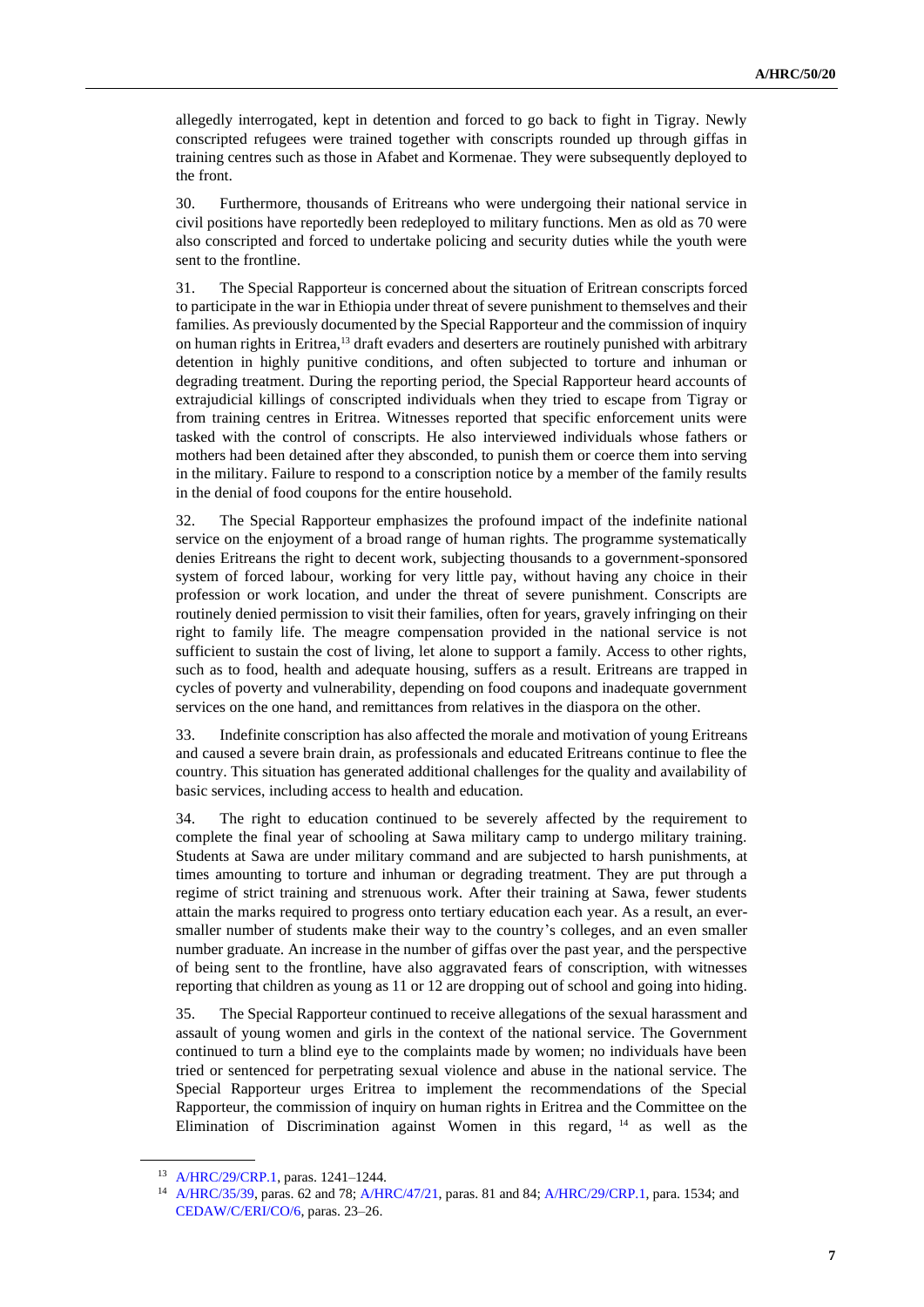recommendations the Government accepted from the country's third cycle universal periodic review related to gender equality and the empowerment of women and to protecting women from sexual and gender-based violence, including by holding those responsible accountable.<sup>15</sup>

## **VII. Rule of law and the administration of justice**

#### **A. Institutional framework**

36. Eritrea has made no progress towards the development of the minimum institutional infrastructure necessary to effectively protect and ensure respect for human rights. The country continued to lack the rule of law, and the Constitution of 1997 has never been implemented. Power is concentrated in the figure of the President. There is no division of powers, and Eritrea lacks a national assembly to develop and enact laws and regulations, and an independent judiciary to ensure the fair an equal enforcement of the law. The Special Rapporteur stresses that the separation of powers between the legislature, the executive and the judiciary branches of government is crucial to ensure access to justice and accountability for human rights violations.

37. The Special Rapporteur cautions that the lack of independent rule-of-law institutions and of the proper administration of justice has far-reaching consequences for the effective protection of human rights in the country. He notes that, in the context of the country's universal periodic review in 2019, the Government agreed to strengthen the administration of justice in the country through the implementation of national laws and institutional capacity-building, and to adopt the necessary measures to guarantee the fight against impunity for human rights violations.<sup>16</sup> However, no progress has been made in this regard. The Special Rapporteur regrets that the Government of Eritrea has not made efforts to tackle impunity and has continued to deny victims access to justice and redress for the human rights violations perpetrated against them.

#### **B. Violations of due process rights**

38. The Government continued its policy of detaining individuals perceived as critical of the authorities for prolonged periods in an unlawful and arbitrary manner, without any regard for due process of law. While Eritrea committed to put in place measures to ensure respect for the rights to liberty, security and a fair trial in the context of its universal periodic review in 2019, the Special Rapporteur has not received any information regarding the adoption of such measures.

39. Law enforcement agencies, including the police, the military police and the internal security services, regularly arrested and detained citizens without observing due process guarantees. During the reporting period, the Special Rapporteur received numerous reports of the arrest and detention of draft evaders without any possibility for them to challenge the legality of their detention. The Special Rapporteur also documented cases of "punishment by proxy", in which relatives of draft evaders or of individuals who fled the country were punished with imprisonment in their stead. Other detainees were held without being informed of the reasons for their arrest and without an arrest warrant. These recent incidents reinforce the continuing patterns of human rights violations that had already been previously documented by the Special Rapporteur and the commission of inquiry on human rights in Eritrea.

<sup>15</sup> [A/HRC/26/13/Add.1,](http://undocs.org/en/A/HRC/26/13/Add.1) sect. I.

<sup>16</sup> Ibid.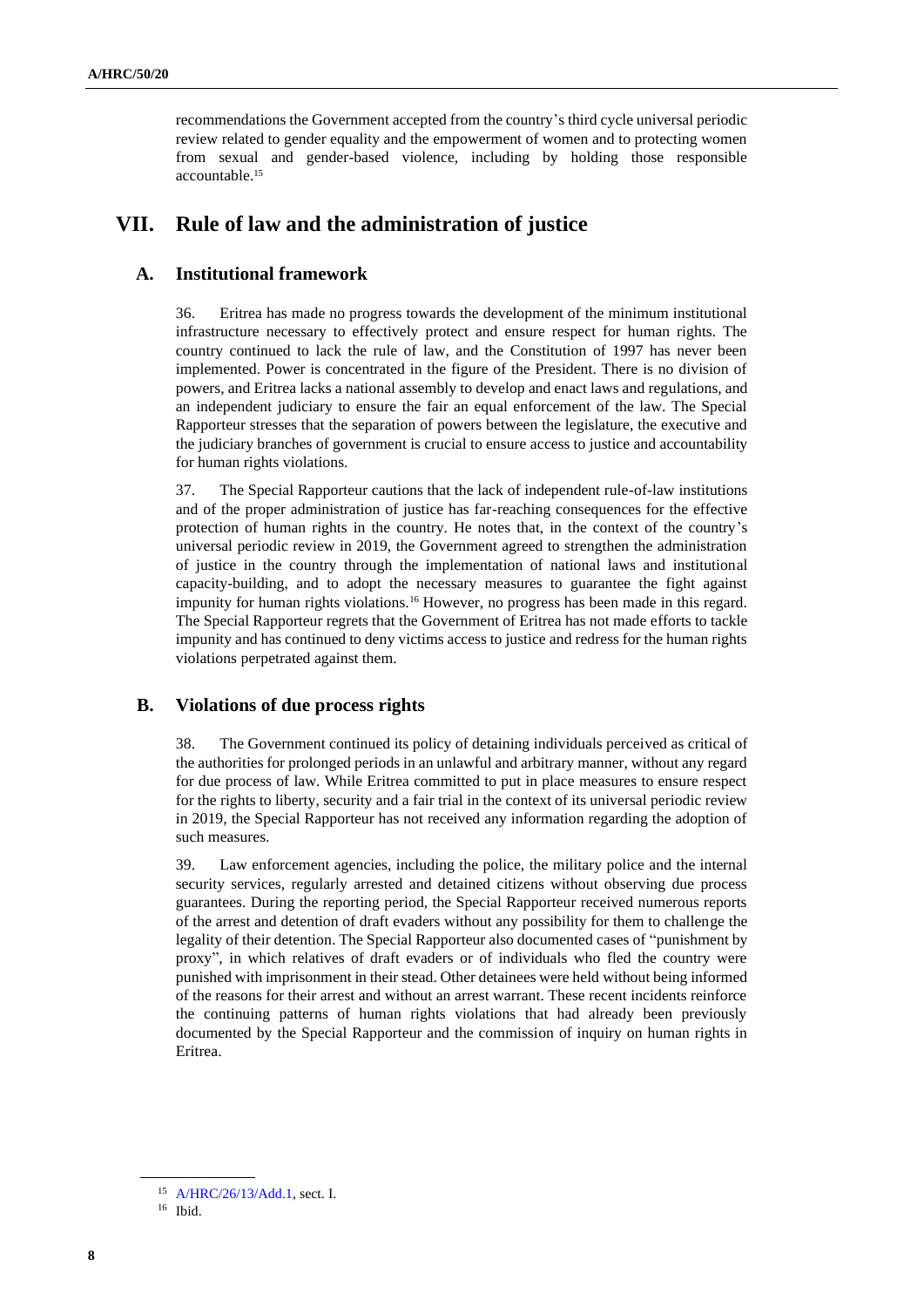### **C. Conditions of detention**

40. The Special Rapporteur is concerned about the situation of detainees, many of whom have been held in detention for prolonged periods. Some have developed chronic diseases over time. The health of others has deteriorated due to the appalling detention conditions. Access to medical attention in detention is minimal. Detainees are often not transferred to a hospital until their condition is grave. Referral to hospitals for the treatment of ongoing conditions is rare and takes a long time, despite the serious medical conditions presented by prisoners. The lives of detainees with chronic health problems are endangered because they have very limited or no access to medication or treatment. The Special Rapporteur received information about detainees whose situations had severely deteriorated as a result of lack of medical attention; some died while waiting to receive treatment.

41. The Special Rapporteur remains concerned about the situation of persons who were forcibly disappeared and arbitrarily detained in secret prisons in violation of human rights standards. He has heard testimonies from witnesses, and from detainees who were held in places known as "villas'" – secret places of confinement in the middle of towns that cannot be readily identified as prisons or places of detention. Although the number of such secret places cannot be verified due to the complete lack of transparency of the penitentiary system, considering the number of those who have been disappeared it is apparent that this practice continued to be widespread during the reporting period. The Special Rapporteur urges Eritrea to reveal the whereabouts of victims of enforced disappearance, including by informing their relatives of the places where they are detained, developing a transparent and efficient system for the registration of detainees and informing relatives about their state of health and conditions of detention.

42. The Special Rapporteur heard testimonies of victims imprisoned in infamous centres – including Adi Abeto, Eiraero, Adi Qala, Barentu, Gedem, Ghatelay, ai Daga, Me'eter, Prima country and Wi'a – who without exception described inhuman or degrading conditions of detention, namely extreme overcrowding, lack of access to food, water and sanitation, nonexistent or inadequate medical attention and occurrences of torture and inhuman or degrading treatment. Eritrea should take all the necessary steps to prevent the violation of the human rights of persons deprived of their liberty, and to protect detainees from torture and other inhuman or degrading treatment by putting in place appropriate monitoring and inspection mechanisms. Eritrea should also ensure that persons deprived of their liberty are treated with humanity and dignity, in accordance with the United Nations Standard Minimum Rules for the Treatment of Prisoners (the Nelson Mandela Rules).

## **VIII. Civic and democratic space**

#### **A. Freedoms of association, expression and opinion**

43. Civic space in Eritrea is tightly closed. The systematic repression and silencing of any dissenting voices persists, including through the detention or enforced disappearance of thousands of leaders and members of religious groups, members of the political opposition and sympathizers, activists, journalists and draft evaders. The widespread arbitrary arrest and incommunicado detention of individuals and groups perceived as critical of the authorities continued to instil fear and to effectively suppress freedom of expression and of association in the country.

44. No progress was made towards the representation and free participation of the Eritrean people in the public life of their country. While there are a variety of political opposition groups in the diaspora, the People's Front for Democracy and Justice continues to be the only authorized party in Eritrea. The Eritrean authorities also attempted to impede the political organization and participation of Eritreans in the diaspora (see para. 60 below).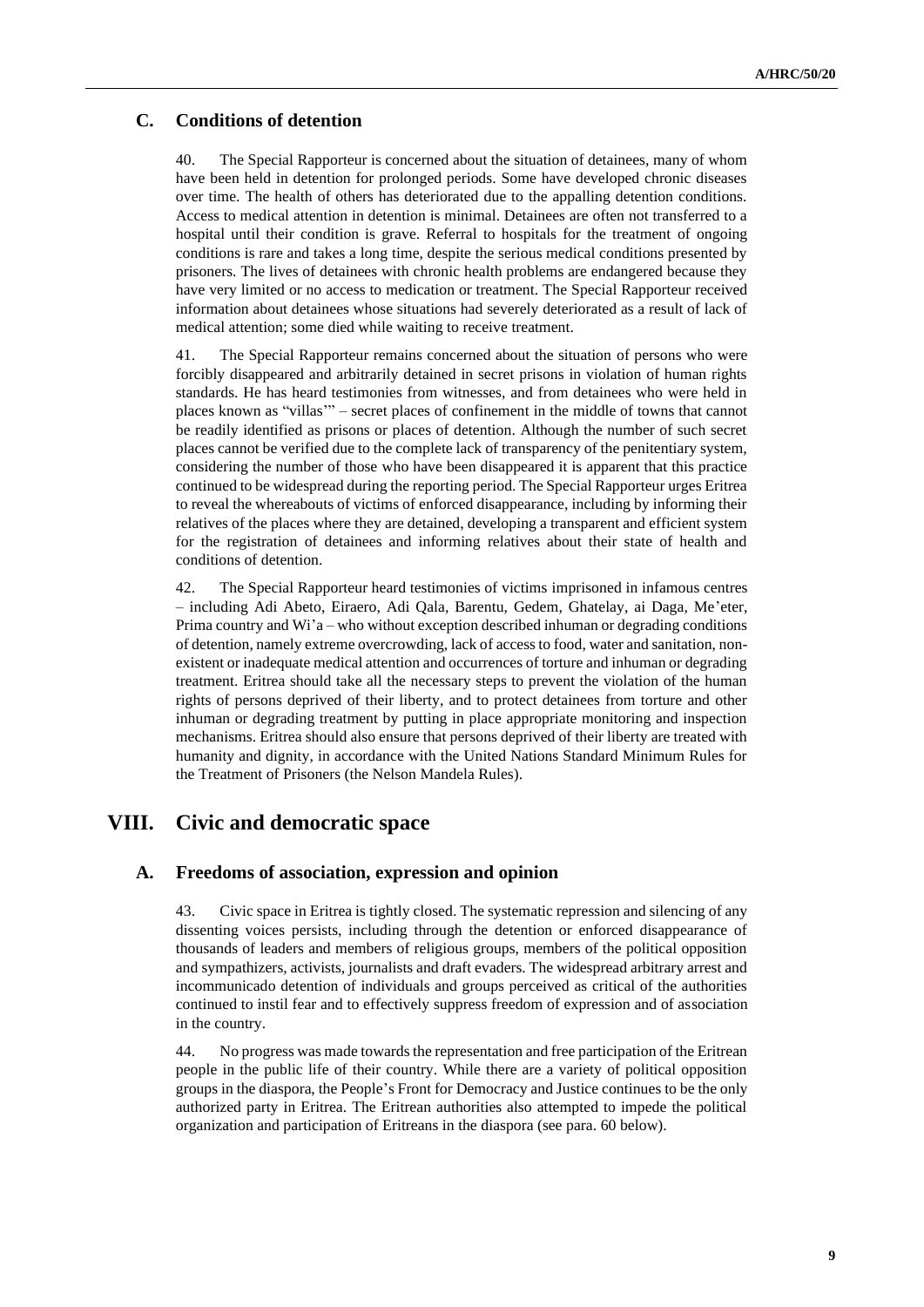45. There is still no independent media or reporting from within the country. For over a decade, Eritrea ranked last out of 180 countries in the World Press Freedom Index.<sup>17</sup> The Committee to Protect Journalists also designated Eritrea the most censored country in the world in 2019. <sup>18</sup> Information considered to be sensitive is suppressed, and attempts to document or expose the situation are repressed heavily. A group of 16 journalists, including the Swedish-Eritrean journalist and writer Dawit Isaak, have now been disappeared for over 20 years. They have been held in incommunicado detention in an undisclosed location and without contact with their families. Although they have never been charged with any crimes or brought before a court, they have remained in detention since the authorities shut down all independent media in 2001, making them the longest detained journalists in the world. There is also no information regarding the 11 former members of the Government known as the "G-15" detained in 2001. Several are believed to have died in custody. The Special Rapporteur has continued to urge the authorities to provide information about their whereabouts and state of health.

#### **B. Freedom of religion or belief**

46. The Government continued to deny those whose religious affiliation did not match the four government-recognized denominations – Sunni Islam, Eritrean Orthodox, Roman Catholic and Lutheran – the right to exercise their freedom of religion or belief. The authorities also continued to interfere with the practice of recognized faiths, including in the diaspora (see para. 64).

47. Abune Antonios, Patriarch of the Eritrean Orthodox Church, passed away on 9 February 2022 at the age of 94. Patriarch Antonios had been deposed and arrested in January 2006 after he protested the arrest of priests and refused to excommunicate approximately 3,000 members of a Sunday school movement, publicly denouncing government interference in the internal affairs of the church. Abune Antonios was held under house arrest for 16 years; cut off from the outside world and denied the right to participate in religious services and activities. Like thousands of detainees in Eritrea, he was never officially charged with any offences or heard by a judge. He was reportedly denied adequate medical care, despite suffering from diabetes and hypertension. Followers of Patriarch Abune Antonios were also subjected to government pressures. The authorities allowed a funeral and burial to take place on 10 February at Abune Andreas – the monastery where Abune Antonios had been raised since he was five years old. The following morning, 11 of his followers were arrested at a checkpoint as they were leaving the wake. They were released four days later.

48. After a wave of releases of Christian prisoners in 2020 and early 2021, these positives steps were reversed during the reporting period with the arrest of at least 47 Christians. In July 2021, two evangelical Christian pastors in their seventies were arrested and a third was placed under house arrest in Asmara. One of them had previously been detained for five years and released seven years ago. They were reportedly taken to Wengel Mermera interrogation centre, where several other pastors have been imprisoned for years. In September 2021, the authorities also rearrested 15 Christians who had been released from prison in summer 2020 after periods of detention ranging from 5 to 16 years. They were reportedly rearrested following the discovery of a list of Christian contacts and incarcerated in Mai Srwa prison. In March 2022, 29 evangelical Christians (12 men and 17 women) were reportedly arrested in Asmara while they were praying in a private home and also taken to Mai Srwa.

49. Jehovah's Witnesses face persecution, including denial of citizenship, for their political neutrality and conscientious objection to military service. As of April 2022, 20 Jehovah's Witnesses (14 men and 6 women) remained imprisoned for their faith. The Special Rapporteur reiterates previous calls to the Government of Eritrea to release those in prison and to provide members of this congregation with the opportunity to participate in a form of civil service that is consistent with their religious beliefs.<sup>19</sup>

<sup>17</sup> Se[e https://rsf.org/en/ranking.](https://rsf.org/en/ranking) 

<sup>18</sup> Se[e https://cpj.org/2019/09/eritrea-north-korea-turkmenistan-top-most-censored-list/.](https://cpj.org/2019/09/eritrea-north-korea-turkmenistan-top-most-censored-list/)

<sup>19</sup> [A/HRC/38/50,](http://undocs.org/en/A/HRC/38/50) para. 109[; A/HRC/47/21,](http://undocs.org/en/A/HRC/47/21) para. 81; an[d A/HRC/41/53,](http://undocs.org/en/A/HRC/41/53) para. 40.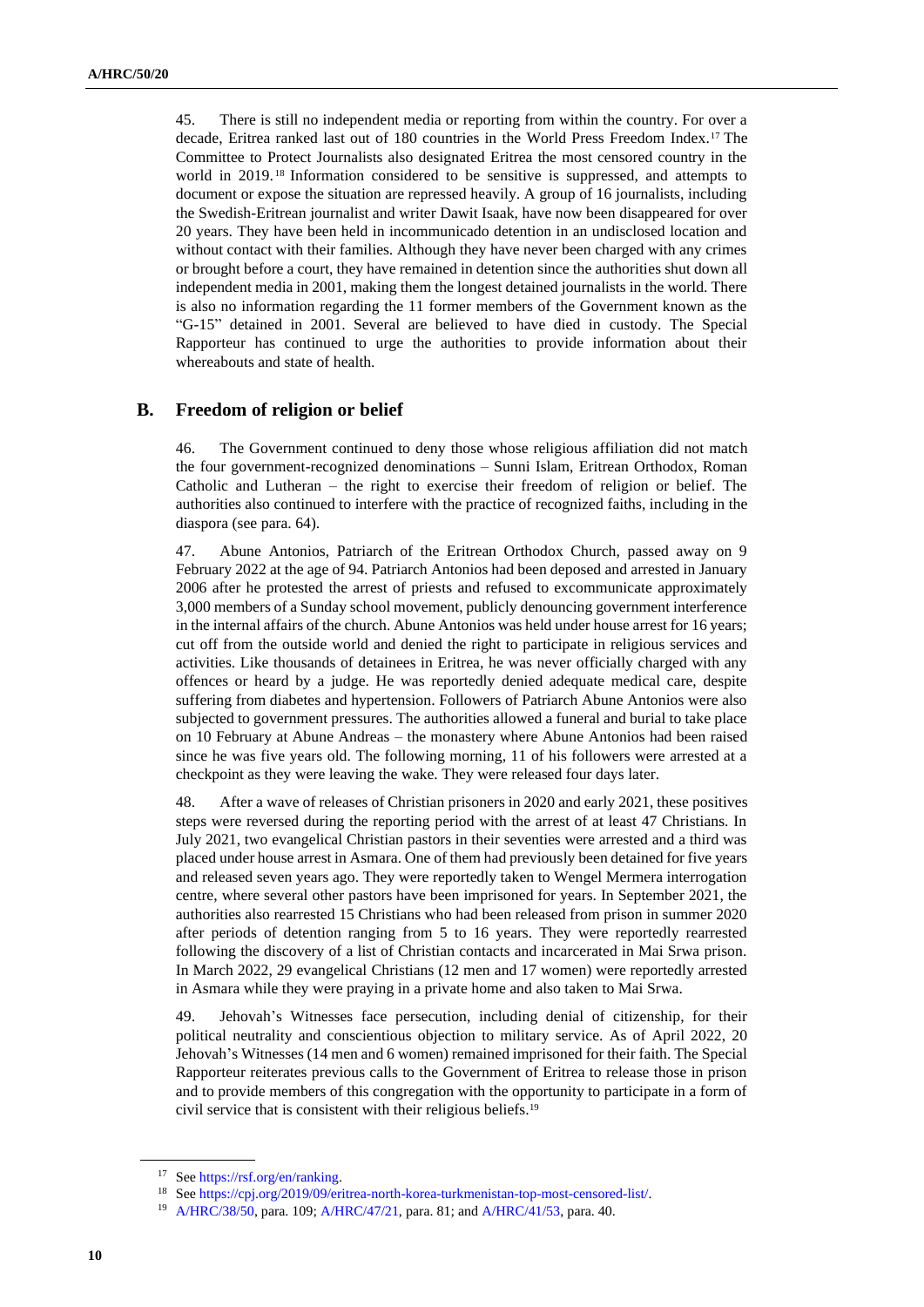50. The Special Rapporteur recalls that the right to freedom of religion is enshrined in article 18 of the International Covenant on Civil and Political Rights and calls on the Government of Eritrea to release those imprisoned for their religious beliefs and to allow all Eritreans to exercise their right to freedom of religion.

## **IX. Situation of Eritrean refugees and asylum seekers**

51. The dismal human rights situation continued to push thousands of Eritreans to flee the country. According to estimates from the Office of the United Nations High Commissioner for Refugees (UNHCR), there are 580,000 Eritrean asylum seekers and refugees globally (16 per cent of the population of Eritrea).<sup>20</sup> The overwhelming majority cited the indefinite national service as the principal reason they fled the country.

52. Eritreans are required to obtain an exit visa in order to leave their own country. Leaving Eritrea has also become increasingly difficult due to the ongoing violence in Ethiopia, insecurity in the eastern border area of the Sudan and mass arrests of refugees in the Sudan. As a result, Eritreans continued to resort to smuggling networks, leaving them vulnerable to human trafficking, kidnapping for ransom, sexual violence and abuse.

53. The Special Rapporteur continued to follow developments in a number of host countries. Together with other special procedure mandate holders, he highlighted the risk of refoulement of Eritrean asylum seekers from Egypt.<sup>21</sup> In April 2022, the mandate holders condemned the deportation by Egypt of at least 68 Eritreans between October 2021 and April 2022.<sup>22</sup> Several of those deported have not been seen or heard from since their return to Eritrea, and are believed to be held in incommunicado detention.

54. The Special Rapporteur is concerned about the situation of Eritreans in the Sudan, not least because the country hosts the second largest number of Eritrean refugees globally.<sup>23</sup> Since early February 2022, law enforcement and security forces in the Sudan have targeted Eritrean refugees and asylum seekers, rounding up and arbitrarily detaining hundreds in the capital, Khartoum, and in Kassala near the border with Eritrea. The police arrested those who didn't have identity documents or whose identification or residence permits had expired. It should be noted that the Sudanese immigration authorities have suspended the renewal of documents since the onset of the COVID-19 pandemic; as a result, a large number of Eritreans in the Sudan hold expired documents and permits, with no possibility to renew them.

55. Although the 2015 Refugee Act of the Sudan recognizes refugees' right to work, refugees were arrested at their workplaces and tried under the Sudanese labour law of 1997 for working without a permit. Others were detained due to their lack of valid permits to move outside the refugee camps in Eastern Sudan. On 15 February 2022, around 200 Eritreans were summarily tried by Khartoum Central Criminal Court and given heavy fines of 200,000 Sudanese pounds (approximately \$40).<sup>24</sup> As the majority of refugees were unable to pay the fine, they were sent to Al Huda prison for an indefinite period, until relatives or friends managed to pay the fines. Witnesses and vulnerable members of the Eritrean community denounced the practice of the arbitrary detention of Eritrean refugees by Sudanese law enforcement, which they described as "ransom", and the intimidation of Eritrean refugees. The Special Rapporteur urges the Government of the Sudan to halt the arbitrary detention of refugees and to respect their due process rights.

56. The Special Rapporteur is also concerned about the impact on the rights of Eritrean refugees of the encampment policy of the Sudan and restrictions on the freedom of movement

<sup>21</sup> See communication EGY 13/2021, available from

<sup>&</sup>lt;sup>20</sup> According to the National Statistics Office, in 2015 Eritrea had a population of 3.65 million.

[https://spcommreports.ohchr.org/TMResultsBase/DownLoadPublicCommunicationFile?gId=26812.](https://spcommreports.ohchr.org/TMResultsBase/DownLoadPublicCommunicationFile?gId=26812) 

<sup>22</sup> Se[e https://www.ohchr.org/en/press-releases/2022/04/egypt-un-experts-condemn-expulsions-eritrean](https://www.ohchr.org/en/press-releases/2022/04/egypt-un-experts-condemn-expulsions-eritrean-asylum-seekers-despite-risks)[asylum-seekers-despite-risks.](https://www.ohchr.org/en/press-releases/2022/04/egypt-un-experts-condemn-expulsions-eritrean-asylum-seekers-despite-risks) 

As of April 2022, the country hosted 129,000 Eritrean refugees and asylum seekers.

 $24$  As of August 2021, the minimum wage in the Sudan is 425 Sudanese pounds per month, or less than \$1.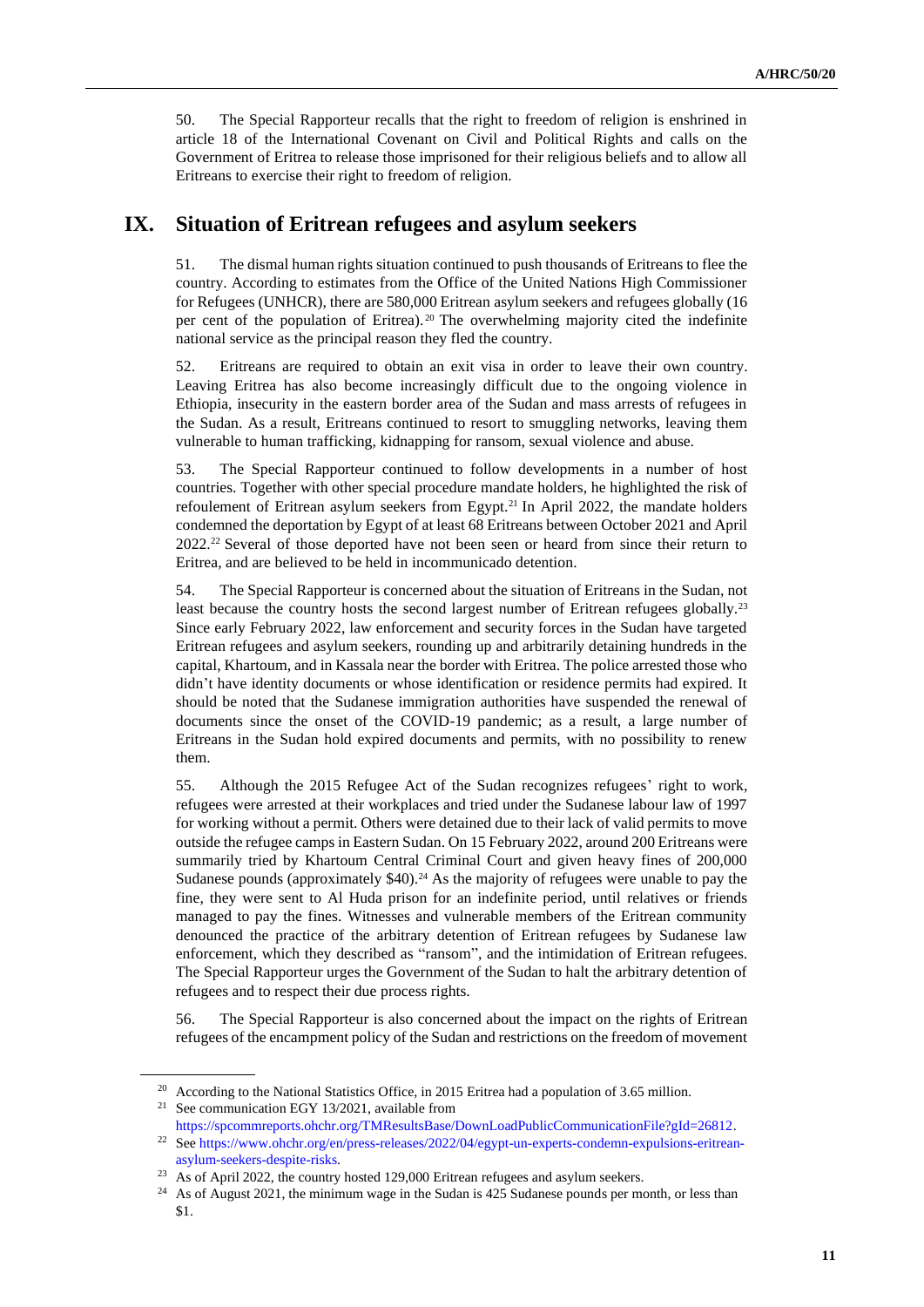of asylum seekers.<sup>25</sup> He notes that refugees face severe difficulties in obtaining work permits, that the support available through the asylum system is very limited and that integration policies, including naturalization, are lacking.

57. The situation of an estimated 5,000 Eritrean refugees who remain stranded in Libya is also of grave concern. In October 2021, a United Nations fact-finding mission found that the widespread and systematic violence perpetrated by State authorities, armed groups and traffickers against migrants in Libya could amount to crimes against humanity.<sup>26</sup> During the reporting period, the Special Rapporteur heard harrowing testimonies from Eritreans who had been kidnapped by traffickers and armed groups in Libya, held captive for months and tortured in order to extort large sums from their relatives in the diaspora. The Eritrean women interviewed had been systematically raped.

58. Hundreds of Eritrean refugees, including pregnant women and children, were swept up in raids in Tripoli in early October 2021, amid a crackdown on migrants and refugees. One person was killed, at least fifteen were injured, hundreds were detained and thousands were displaced as a result of the raids.<sup>27</sup> Following the raids, hundreds of migrants and asylum seekers camped out in protest in front of UNHCR offices in Tripoli for several months, demanding to be evacuated from Libya. On 10 January security forces and Libyan militias violently evicted them, reportedly beating up and detaining hundreds of people, and burning their makeshift tents.<sup>28</sup>

59. Eritrean asylum seekers continued to make the deadly journey across the Mediterranean to seek refuge in Europe.<sup>29</sup> After a decrease in arrivals in 2020 and the first months of 2021, likely related to restrictions on movement owing to the COVID-19 pandemic and interceptions conducted by the Libyan coast guard, 2,186 Eritreans arrived in Italy between January and November 2021.<sup>30</sup>

60. The Government of Eritrea made significant efforts to control the activities and community organization of Eritreans in the diaspora, and to hinder their political participation. The authorities of Eritrea also attempted to silence Eritreans abroad, and enforced punishments by proxy whereby the relatives or loved ones of Eritreans in the diaspora were punished for their activities. For example, Ciham Ali Abdu, a national of both Eritrea and the United States and daughter of a former information minister, continues to be held in incommunicado detention. She was 15 years old when she was arrested in 2012 at the border with the Sudan as she attempted to flee Eritrea, shortly after her father requested asylum in a third country. She has not been seen or heard from for almost 10 years. An Eritrean living in a European country expressed his fear of criticizing the authorities publicly: "If I say something, my family in Eritrea could suffer. Then I can never go back to Eritrea."

61. The Government of Eritrea also continued to finance itself by imposing a mandatory "recovery and rehabilitation tax" on Eritrean refugees and Eritreans in the diaspora of 2 per cent of their global income. Eritrean diplomatic missions coerced Eritrean nationals and individuals of Eritrean descent into paying by conditioning the provision of any consular services to payment and the signature of a "letter of regret". The tax is also levied on social welfare benefits provided by Western Governments. In several European cities, those who refused to pay were also subjected to harassment, intimidation and marginalization within the community.

62. The Special Rapporteur met with Eritreans who explained their difficult situation: "If I need anything from the Embassy, any documents or services, I have to pay the 2 per cent

<sup>&</sup>lt;sup>25</sup> Sudan has made reservations to the Convention relating to the Status of Refugees with regard to the right of refugees to freedom of movement.

<sup>26</sup> [A/HRC/48/83,](http://undocs.org/en/A/HRC/48/83) paras. 66–71.

<sup>&</sup>lt;sup>27</sup> United Nations Support Mission in Libya, "Statement of the United Nations Assistant Secretary-General Resident and Humanitarian Coordinator for Libya, Georgette Gagnon", 2 October 2021. See also [S/2022/31,](http://undocs.org/en/S/2022/31) para. 58

<sup>28</sup> Se[e https://www.nrc.no/news/2022/january/libya-hundreds-detained-in-renewed-crackdown-on](https://www.nrc.no/news/2022/january/libya-hundreds-detained-in-renewed-crackdown-on-migrants-and-refugees/)[migrants-and-refugees/.](https://www.nrc.no/news/2022/january/libya-hundreds-detained-in-renewed-crackdown-on-migrants-and-refugees/)

<sup>&</sup>lt;sup>29</sup> Over 2,000 migrants and asylum seekers drowned attempting to cross the Mediterranean in 2021.

<sup>&</sup>lt;sup>30</sup> Mixed Migration Centre, "Quarterly Mixed Migration Update: East Africa and Yemen – Quarter 4, 2021", 1 February 2022.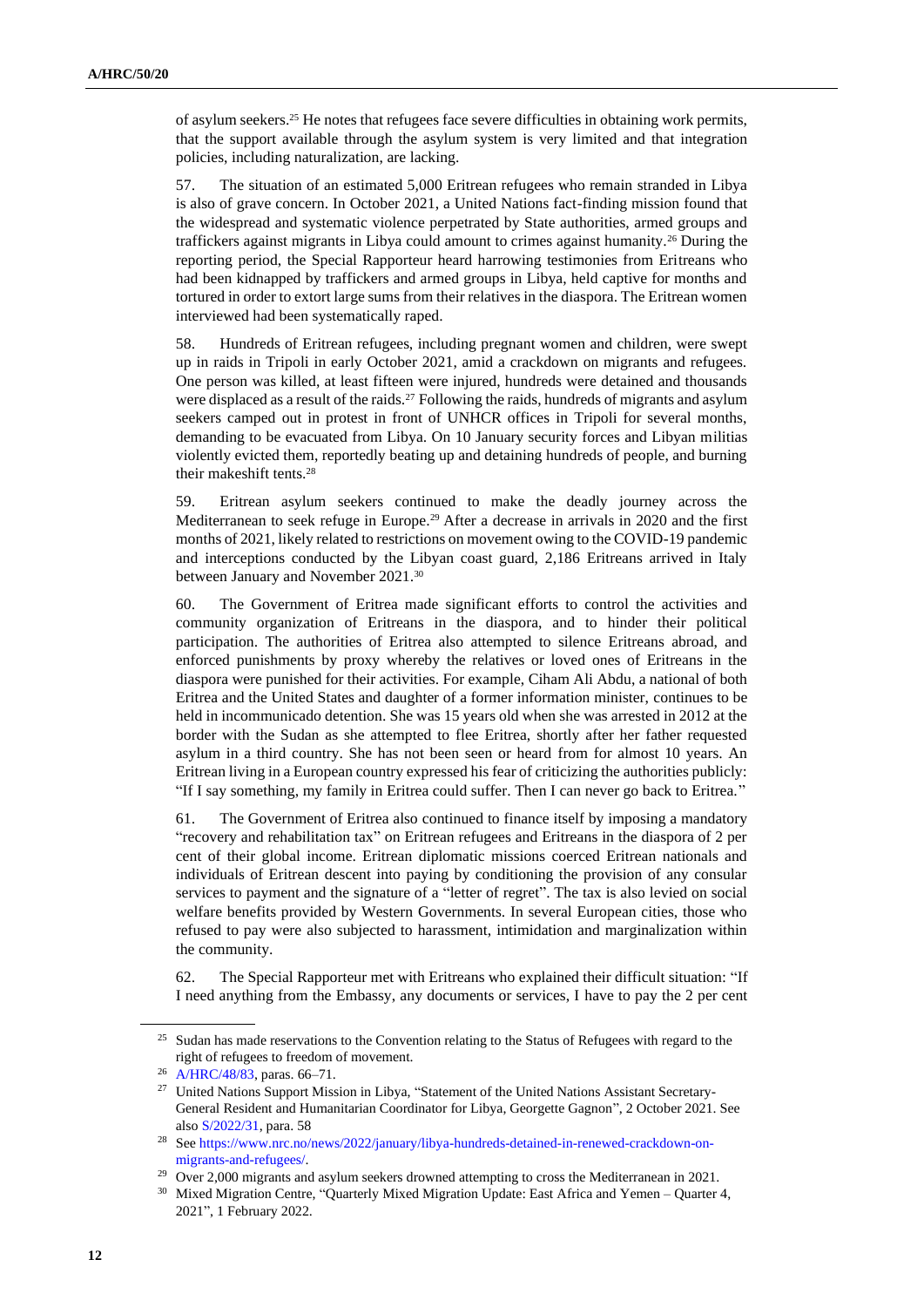tax and sign the regret form. If I don't, I can't do anything; I can't even bury my mother in Eritrea. If I inherit, my brothers and sisters in Eritrea won't be able to execute the will. We could even lose the land or the house." This exploitative and coercive tax was particularly problematic in instances in which some host country authorities requested Eritrean refugees and asylum seekers to provide documentary evidence in the context of asylum or family reunification requests. In such cases, asylum seekers were left with the difficult choice of approaching the Embassy and paying the tax or jeopardizing important decisions about their migratory status.

63. Eritrean diplomatic missions also carried out collections for the country's COVID-19 response. Eritreans were reportedly told that donating was mandatory, and were pressured and intimidated. There is a complete lack of transparency regarding the use of these funds.

64. Eritrean diaspora churches played an important role in the Government's attempts to assert control over the diaspora. Some government-affiliated churches conducted fundraising and recruitment of supporters for the Young People's Front for Democracy and Justice. Churches were reportedly obligated to pay 10 per cent of their income to the authorities. Members and priests in some congregations in the diaspora were expelled from the church because they refused to exclude Patriarch Antonios from their prayers, and to pay the authorities 10 per cent of the church's income as instructed.

65. The Special Rapporteur notes that, as a result of the human rights violations experienced in their home country and the traumatic experiences endured during their journey, a large proportion of Eritreans arriving in Europe and the United Kingdom of Great Britain and Northern Ireland have physical or mental health needs requiring special attention. Eritreans also face important language barriers and difficulties in navigating the complex migration and administrative systems abroad. In many host countries these factors, coupled with the difficulties they face to obtain a work permit or benefit from family reunification, are driving Eritrean asylum seekers to desperation. The Special Rapporteur is particularly alarmed by the high rates of suicide among young refugees, who face enormous pressures to adapt to a new and radically different setting and to support their families back in Eritrea from an early age. He urges host countries to enhance protection and support for Eritrean asylum seekers and refugees, paying special attention to the situation of unaccompanied minors.

#### **Human rights violations against Eritrean refugees in Ethiopia**

66. According to UNHCR, as of March 2022 Ethiopia hosted 159,000 Eritrean refugees, 20,000 fewer than when the conflict in the Tigray Region erupted in November 2020. At that time, there were 96,000 Eritrean refugees estimated to be living in Tigray – 7,818 individuals in host communities, and the rest in four refugee camps in western Tigray: Mai Aini (21,682), Adi Harush (32,168), Shimelba (8,702) and Hitsats (25,248). An additional 54,000 Eritrean refugees were hosted in the Afar Region.<sup>31</sup>

67. As of March 2022, 17 months into the conflict, only an estimated 24,785 Eritrean refugees remain in Tigray and an additional 52,262 in Afar. Eritrean refugees have been caught up between warring groups in the Tigray and Afar Regions and displaced, predominantly to the Amhara Region (at a new refugee site named Alemwach) and Addis Ababa. <sup>32</sup> There are also many who remain unaccounted for and their fate is largely unknown. The situation of Eritrean refugees in Ethiopia continued to deteriorate over the reporting period, with an escalation in the violence against them, and fighting spreading to new areas. The Special Rapporteur continued to receive allegations of reprisal attacks, extrajudicial killings, sexual and gender-based violence, kidnappings, arbitrary detention and the looting of refugee camps and property. Eritrean refugees were forcefully returned, detained, punished and forcibly conscripted by the same military forces they had fled from in Eritrea.

<sup>&</sup>lt;sup>31</sup> Historical data are available from [https://data2.unhcr.org/.](https://data2.unhcr.org/)

<sup>32</sup> Ibid.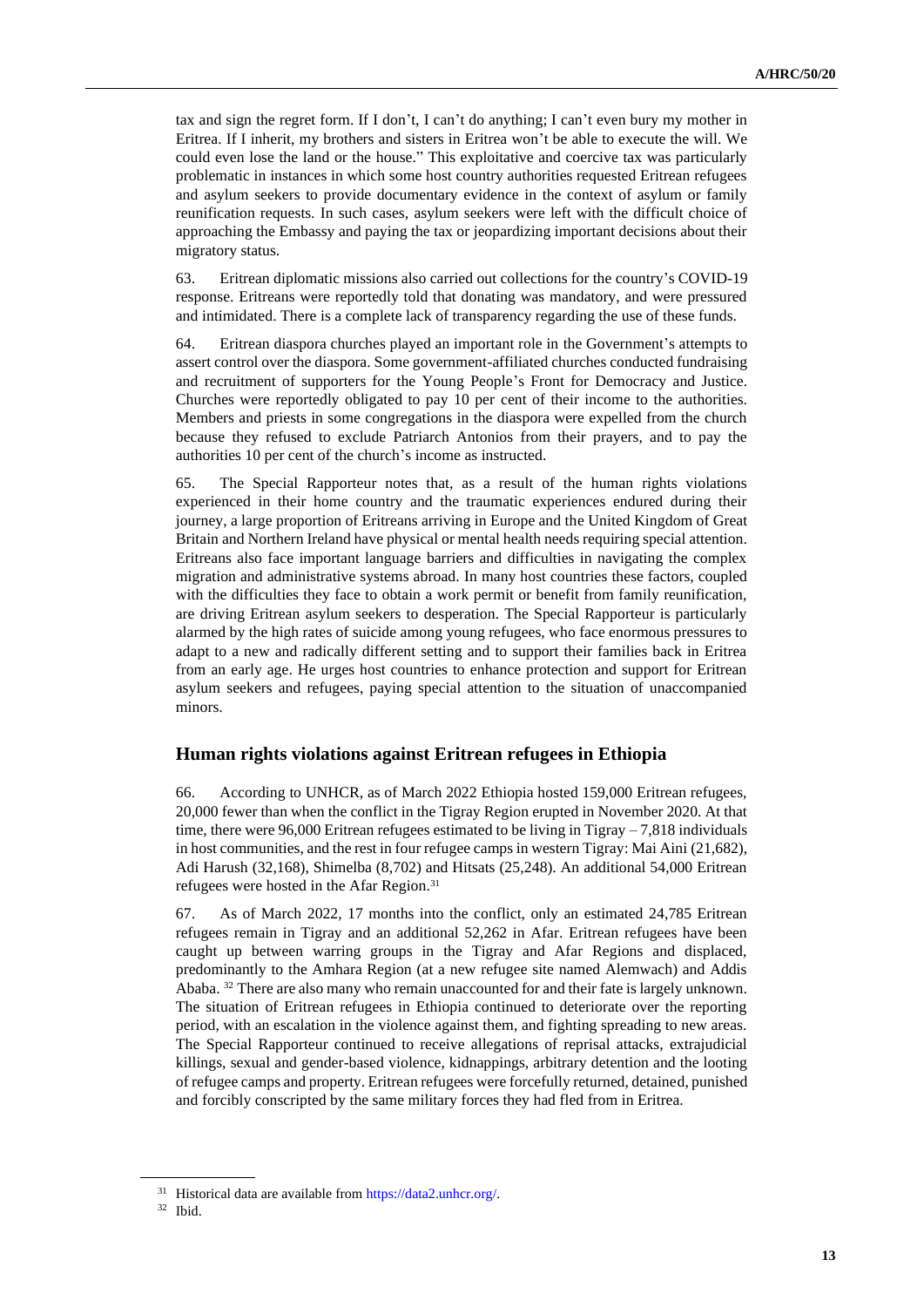68. From the onset of the war, Eritrean refugees have been targeted by both sides of the conflict for their perceived affiliation with the other side. <sup>33</sup> On the one hand, Eritrean refugees, many of whom had fled Eritrea for political reasons, have been targeted by Eritrean forces, who have attacked refugee camps, rounded up thousands of refugees and sent them back to Eritrea (see para. 29 above). On the other hand, while Ethiopia, and the Tigray Region specifically, have historically welcomed Eritrean refugees, the abuses committed by Eritrean forces initially fuelled hostility against Eritrean refugees among the Tigrayan population, particularly in mid-2021. While relations have significantly improved in late 2021 and 2022, Tigrayan authorities have continued to regard Eritrean refugees with suspicion, reportedly arresting some refugees and asylum seekers in Shire in June-July 2021. Eritrean refugee camps and settlements have suffered periodic reprisal attacks and looting from unidentified groups of Tigrayans. There have also been reports of the abuse, extortion and arbitrary detention of Eritrean refugees attempting to flee to safety by soldiers of the Ethiopian National Defence Forces and Amhara forces. <sup>34</sup> Finally, refugees also told the Special Rapporteur that as many Eritreans speak the Tigrinya language, they are often mistaken for Tigrayans and are discriminated against, harassed or attacked in other regions of Ethiopia.

69. The Special Rapporteur continued to receive allegations regarding violations of the rights of refugees committed by Eritrean forces. Shortly after entering Tigray in November 2020, Eritrean forces occupied the Shimelba and Hitsats refugee camps, where they singled out members of the refugee committee and perceived members of the opposition, kidnapping dozens of individuals and taking them back to Eritrea. They have been forcibly disappeared since. Both Eritrean and Tigrayan forces violated the civilian nature of refugee camps, alternatively occupying the premises and victimizing refugees. According to Human Rights Watch, dozens of refugees were killed as a result of fighting and targeted reprisals by both Eritrean and Tigrayan forces in the Hitsats and Shimelba camps. Eritrean forces destroyed the two camps and forced thousands of refugees to return to Eritrea.<sup>35</sup> Some refugees were reportedly lured into returning with promises of amnesty. <sup>36</sup> The Special Rapporteur emphasizes that returns made using deception or under duress or through actual or implied threats of violence and ill-treatment cannot be considered "voluntary" and therefore constitute refoulement. Over the following months, a portion of the forcefully returned refugees were detained and punished, conscripted and deployed to the military (see para. 29 above).

70. Refugee camps and settlements hosting Eritrean refugees continued to suffer attacks. On 5 January 2022, Mai Aini camp was hit by a drone strike by the Ethiopian Air Force, killing three refugees – two of them children – and injuring four others. Five refugees were killed and several women were kidnapped when a group of armed men attacked Barahle camp in Afar Region on 3 February 2022.<sup>37</sup> On 2 April 2022, six unknown assailants reportedly shot at Eritrean refugees at the Alemwach refugee site. Two refugees were severely injured and six sustained mild to moderate injuries.<sup>38</sup> The Special Rapporteur condemns attacks against Eritrean refugees and reiterates his calls for all parties to respect the civilian and humanitarian nature of refugee camps. He stresses the urgent need to ensure the provision of humanitarian assistance and facilitate the evacuation of refugees to safety.

71. Eritrean refugees have also been deeply affected by the severe humanitarian crisis that has ravaged the Tigray Region (see para. 19 above). According to United Nations estimates,

<sup>33</sup> Se[e https://www.ohchr.org/en/press-releases/2021/08/tigray-conflict-all-combatants-have-obligation](https://www.ohchr.org/en/press-releases/2021/08/tigray-conflict-all-combatants-have-obligation-protect-eritrean-refugees-un)[protect-eritrean-refugees-un.](https://www.ohchr.org/en/press-releases/2021/08/tigray-conflict-all-combatants-have-obligation-protect-eritrean-refugees-un)

<sup>34</sup> Information obtained from witness interviews. See also Awet T. Weldemichael and others, *Between A Rock and A Hard Place: Eritrean Refugees in Tigray and the Ethiopian Civil War* (International Peace Research Association, 2022).

<sup>&</sup>lt;sup>35</sup> [A/HRC/47/21,](http://undocs.org/en/A/HRC/47/21) paras. 66 and 74; and Human Rights Watch, "Ethiopia: Eritrean Refugees Targeted in Tigray", 16 September 2021. The Eritrean Ministry of Foreign Affairs also confirmed in a press statement on 3 November 2021 that thousands of Eritrean refugees had "returned home".

<sup>36</sup> See Awet T. Weldemichael and others, *Between A Rock and A Hard Place*.

<sup>37</sup> Se[e https://www.unhcr.org/news/briefing/2022/2/620f63574/thousands-eritrean-refugees-displaced](https://www.unhcr.org/news/briefing/2022/2/620f63574/thousands-eritrean-refugees-displaced-clashes-ethiopias-afar-region.html)[clashes-ethiopias-afar-region.html.](https://www.unhcr.org/news/briefing/2022/2/620f63574/thousands-eritrean-refugees-displaced-clashes-ethiopias-afar-region.html)

<sup>38</sup> Se[e https://hrc-eritrea.org/the-dilemma-of-eritrean-refugees-in-alem-wach-camp-in-amhara-region](https://hrc-eritrea.org/the-dilemma-of-eritrean-refugees-in-alem-wach-camp-in-amhara-region-and-in-mai-aini-and-adi-harush-camps-in-tigray-ethiopia/)[and-in-mai-aini-and-adi-harush-camps-in-tigray-ethiopia/.](https://hrc-eritrea.org/the-dilemma-of-eritrean-refugees-in-alem-wach-camp-in-amhara-region-and-in-mai-aini-and-adi-harush-camps-in-tigray-ethiopia/)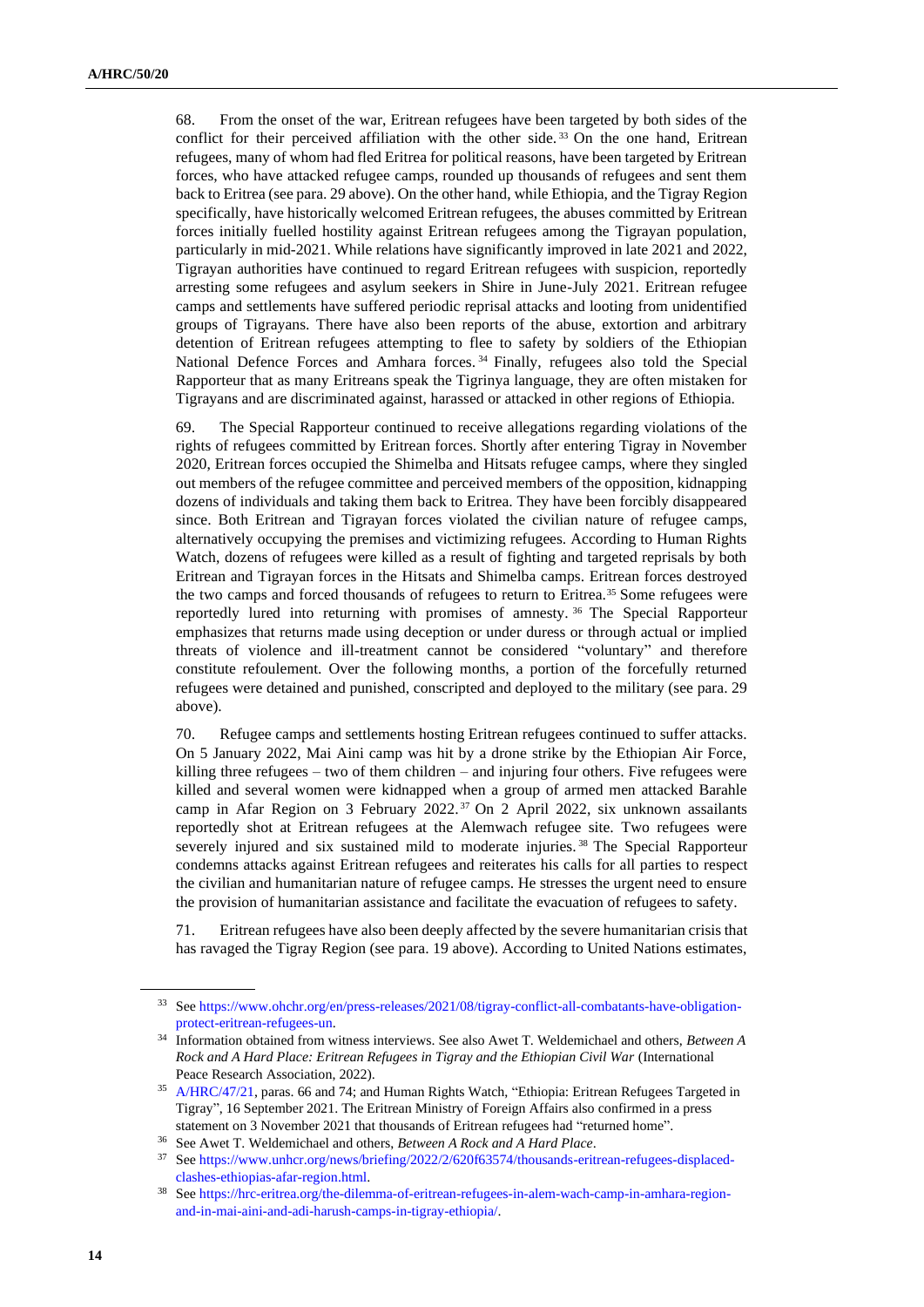over 90 per cent of the 5.5 million population of Tigray require humanitarian assistance. As of April 2022, 40 per cent of the population experienced severe food insecurity. Other challenges faced by refugees included a lack of electricity, a lack of access to health and other basic services, the absence of banking services and a communications black out.

72. The situation in the Mai Aini and Adi Harush refugee camps in the Tigray Region continued to deteriorate during the reporting period, as the Mai Tsebri area became the scene of heavy fighting in November 2020 and again in July 2021. Since July 2021, UNHCR and other humanitarian organizations have routinely been cut off from both camps and blocked from delivering humanitarian assistance for weeks or months at a time. This was initially due to the destruction of the only bridge across the Tekeze River providing access to the Mai Aini and Adi Harush camps sometime in June 2021. However, even after the bridge was repaired, the de facto embargo in place since July 2021 has hampered the delivery of aid to the camps throughout the rest of the reporting period. Approximately 25,000 refugees have remained trapped in the camps for months, without adequate access to water, food, medicine and health services. While it remains to be confirmed by further assessments, in March 2022 initial reports from medical sources and other UNHCR stakeholders indicate that since the start of the de facto embargo five refugees have died per month in the camps from preventable causes related to lack of food and medicine. Due to the ever-deteriorating conditions in the camps, an increasing trend in early 2022 is the spontaneous movement of thousands of refugees and asylum seekers towards the Alemwach site, which means crossing the frontline between the warring parties.

73. Violent attacks, the destruction of camps, generalized insecurity and the dire humanitarian situation have forced Eritrean refugees in the Tigray and Afar Regions to flee. Tens of thousands of Eritrean refugees have been further displaced within Ethiopia, some suffering repeated episodes of forced displacement as the violence spreads to other camps and refugee sites. Thousands have been pushed over the border to the Sudan, and along the northern route towards North Africa and Europe, as well as to Kenya and Uganda via Addis Ababa. The Special Rapporteur notes that the heightened vulnerability of Eritrean refugees caught up in the conflict in the Tigray and Afar Regions exposes them to increased risks of human trafficking.

74. The Special Rapporteur welcomes the efforts of the Ethiopian refugees and returnees service and UNHCR to locate and register displaced refugees and provide them with identification. He notes with appreciation the significant efforts made to identify and equip alternative sites for their relocation. However, he regrets that the evacuation of refugees has not been possible due to the pervasive insecurity in the region and the lack of cooperation of the warring parties. He calls on all parties to ensure safe passage for the relocation of Eritrean refugees, as well as ensuring that life-saving services are available for those who remain in the camps. Crucially, in order to alleviate further suffering, the Special Rapporteur calls on all parties to overcome the de facto embargo and increase the humanitarian supply line to Tigray, ensuring adequate provisions enter the region to support refugees and asylum seekers and other affected civilian populations.

### **X. Conclusions and recommendations**

75. **As outlined in the present report, the persistent human rights crisis in Eritrea deepened during the reporting period. The Special Rapporteur identified a number of worrying trends, including:** 

(a) **The increased militarization of the country and the continued indefinite conscription of the population;**

(b) **The continued involvement of Eritrea in perpetrating human rights and humanitarian law violations in the context of the conflict in Ethiopia;** 

The continuing involvement of Eritrea in the war in Ethiopia, which has **serious ramifications for the internal human rights situation, including the increase in round-ups (giffas), the recruitment of child soldiers and the kidnapping and forced conscription of Eritrean refugees to fight in the conflict;**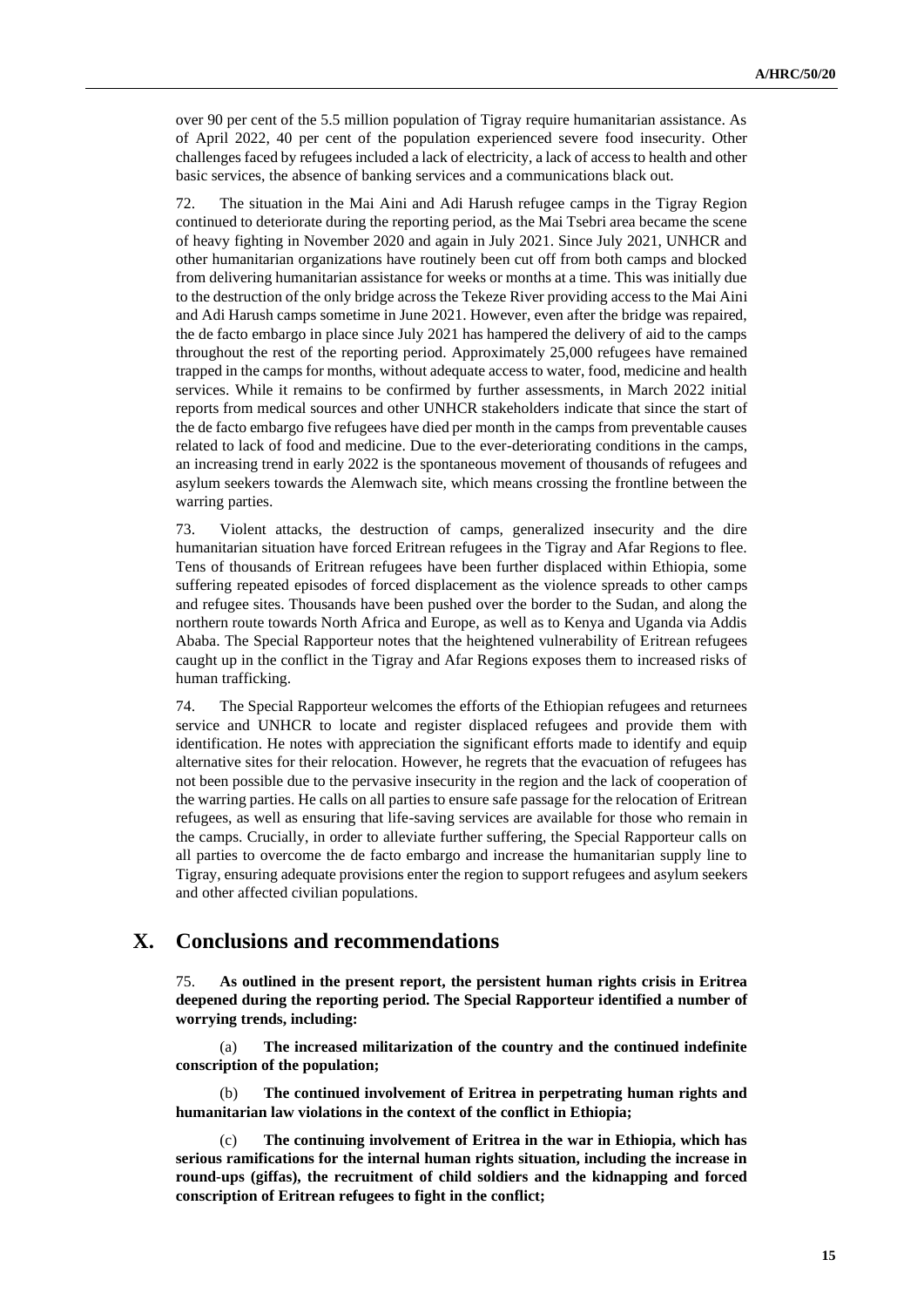(d) **The continued closure of civic space, which remains hermetically shut, with no possibility for Eritreans to express dissent or participate in decision-making;**

(e) **The prolonged and arbitrary detention of hundreds of Eritreans for their real or perceived opposition to the Government, which continues to have a chilling effect on dissent and remains a major source of concern that requires international attention;**

(f) **A reversal of previous positive trends with regard to the treatment of religious groups, with increased pressure being placed on such groups and the detention of 47 Christians;**

(g) **The systematic use by Eritrea of its membership on the Human Rights Council to oppose scrutiny over human rights violations allegedly committed by the Government, including in the context of the conflict in Ethiopia;**

(h) **The increased pressure placed by Eritrea on diaspora communities for fundraising purposes, as well as in an attempt to silence critical voices and political opposition;**

(i) **An increase in ethnic and political tensions in Eritrea and for Eritreans in the diaspora as a result of the rifts opened by the war in Tigray.** 

76. **The Special Rapporteur notes that the vast majority of the recommendations made by human rights mechanisms, including the Special Rapporteur, the United Nations High Commissioner for Human Rights and the Committee on the Elimination of Discrimination against Women, as well as the recommendations from the country's universal periodic review in 2019, remain unimplemented. The Special Rapporteur therefore reiterates these recommendations.**

77. **In the present report, the Special Rapporteur identifies specific areas of serious human rights concern requiring urgent and decisive action by the Government of Eritrea. Considering the persistent human rights situation in Eritrea, as well as the continued involvement of the Eritrean armed forces in the conflict in Ethiopia and the resulting impacts on the internal human rights situation, the Special Rapporteur makes the following specific recommendations to the Government of Eritrea and to the international community.**

78. **The Special Rapporteur recommends that the Government of Eritrea:**

(a) **Put an immediate end to all human rights violations documented by the Special Rapporteur and the commission of inquiry on human rights in Eritrea, including the ongoing violations highlighted in the present report;**

(b) **Take into consideration the recommendations of international human rights mechanisms, including those expressed in the present and previous reports of the Special Rapporteur and those of the commission of inquiry on human rights in Eritrea, and develop a national action plan for their implementation;** 

(c) **Share substantive information about the concrete efforts it has made to make progress on the human rights crisis facing the country;** 

(d) **Release immediately and unconditionally all those unlawfully and arbitrarily detained, including the 11 members of the G-15, members of the political opposition, journalists, prisoners of conscience and members of religious groups;** 

(e) **End the practices of prolonged, incommunicado and arbitrary detention in secret locations, establish efficient, transparent mechanisms for the registration of detainees and introduce adequate monitoring mechanisms to prevent torture and inhuman or degrading treatment;**

(f) **Ensure that all detainees are held in official places of detention and are afforded due process rights, including access to a lawyer, family visits and the right to review the legality of their detention;** 

(g) **Investigate promptly allegations of human rights violations in the context of the national/military service, including rape and sexual violence at Sawa military training camp, and bring perpetrators to justice;**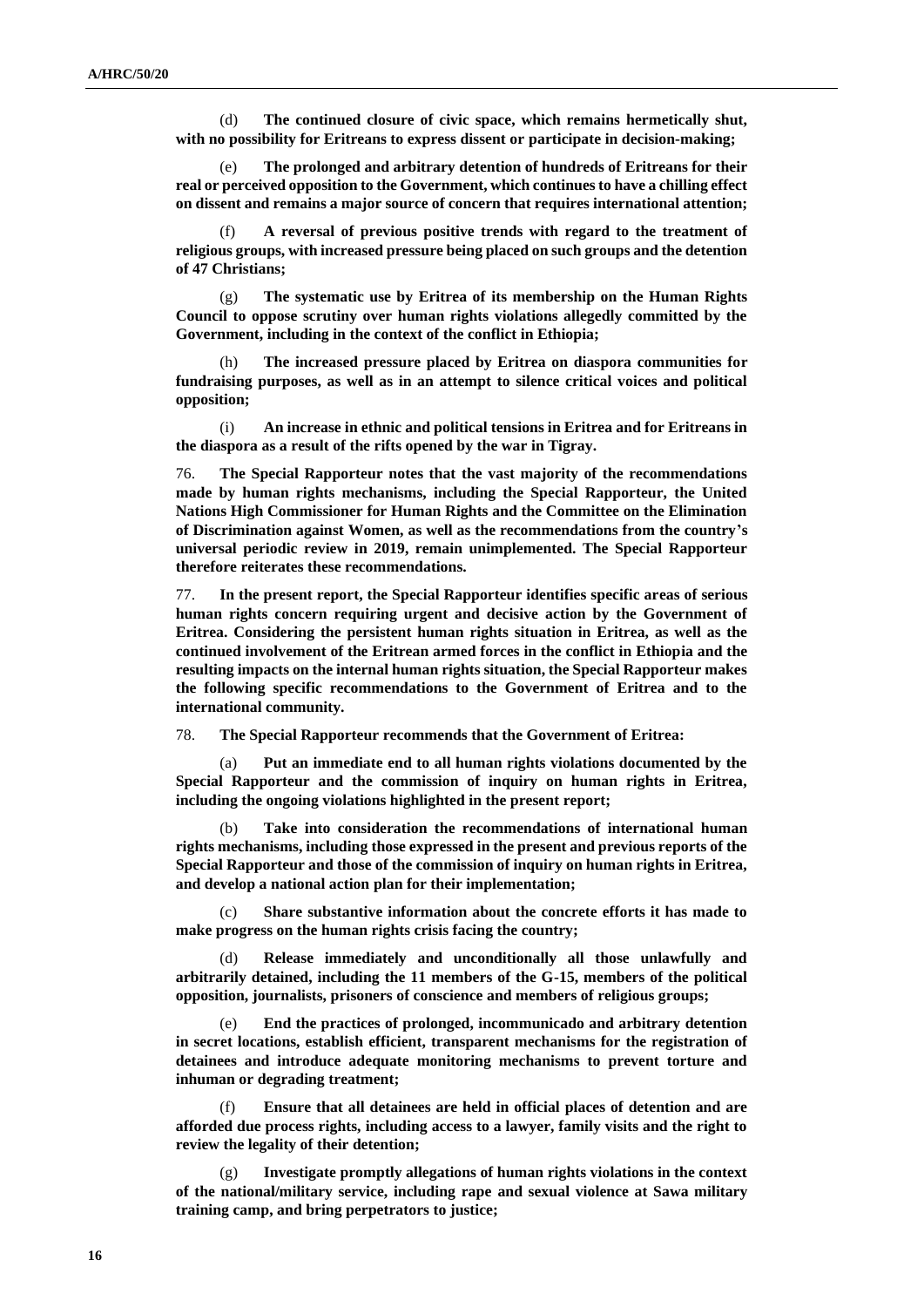(h) **Develop independent rule-of-law institutions, and ensure the administration of justice by independent, qualified professionals, including an independent judiciary, attorney general and review bodies able to operate autonomously from the executive branch;**

Take steps towards creating a safe civic space that allows the Eritrean **people to participate freely in the conduct of the public affairs of their country;**

(j) **Issue a standing invitation for country visits to the special procedure mandate holders of the Human Rights Council and to the members of the African Commission on Human and Peoples' Rights;**

(k) **Investigate the recruitment of children by the Eritrean armed forces to fight in Tigray and take the necessary steps to prevent the conscription and deployment of child soldiers;**

(l) **Investigate abductions and forced returns of Eritrean refugees and asylum seekers to Eritrea and their subsequent military conscription;** 

(m) **Investigate the allegations of human rights and humanitarian law violations by Eritrean forces in Ethiopia, and take specific measures to prevent their re-occurrence and to bring perpetrators to justice in an impartial manner and in full respect for fair trial guarantees;** 

(n) **Immediately withdraw Eritrean forces from Ethiopia, and abstain from obstructing the access of humanitarian personnel, food and supplies to the country;**

(o) **Ensure that protective measures are in place in territories under the effective control of Eritrean troops in Ethiopia, and guarantee respect for international humanitarian and human rights law.** 

79. **The Special Rapporteur recommends that Member States and international organizations:**

(a) **Keep Eritrea under close scrutiny until consistent and tangible improvements have been made with regard to the human rights situation, and ensure that human rights issues remain at the core of any engagement with the country;**

(b) **Exercise universal jurisdiction over alleged crimes against humanity and grave human rights violations when an alleged offender is present on the territory of a Member State or extradite him or her to another State in accordance with international obligations;**

(c) **Urge the Government of Eritrea to end the two-decade-long practice of enforced disappearances, torture, arbitrary and incommunicado detention of political opponents, prisoners of conscience and those detained because of their faith or religion;** 

(d) **Urge the Government of Eritrea to develop and adopt concrete plans to address its significant human rights challenges, with specific actions, timelines and benchmarks, and encourage the Eritrean authorities to consider the benchmarks proposed by the former Special Rapporteur,** <sup>39</sup> **as well as the recommendations of international human rights mechanisms, in the design of its own action plan;**

(e) **Urge the Government of Eritrea to uphold its obligation as a member of the Human Rights Council to engage with the Council, as well as with its special procedures, and to protect and promote human rights in Eritrea and globally;**

(f) **Respect the principle of non-refoulement, provide refugee status to Eritrean nationals seeking protection or transiting through a Member State's territory, in accordance with the provisions of international law governing asylum and, in particular, the Convention relating to the Status of Refugees, and enhance support and protection for Eritrean asylum seekers and refugees, paying special attention to the situation of unaccompanied minors;**

<sup>39</sup> [A/HRC/41/53,](http://undocs.org/en/A/HRC/41/53) paras. 78–80.